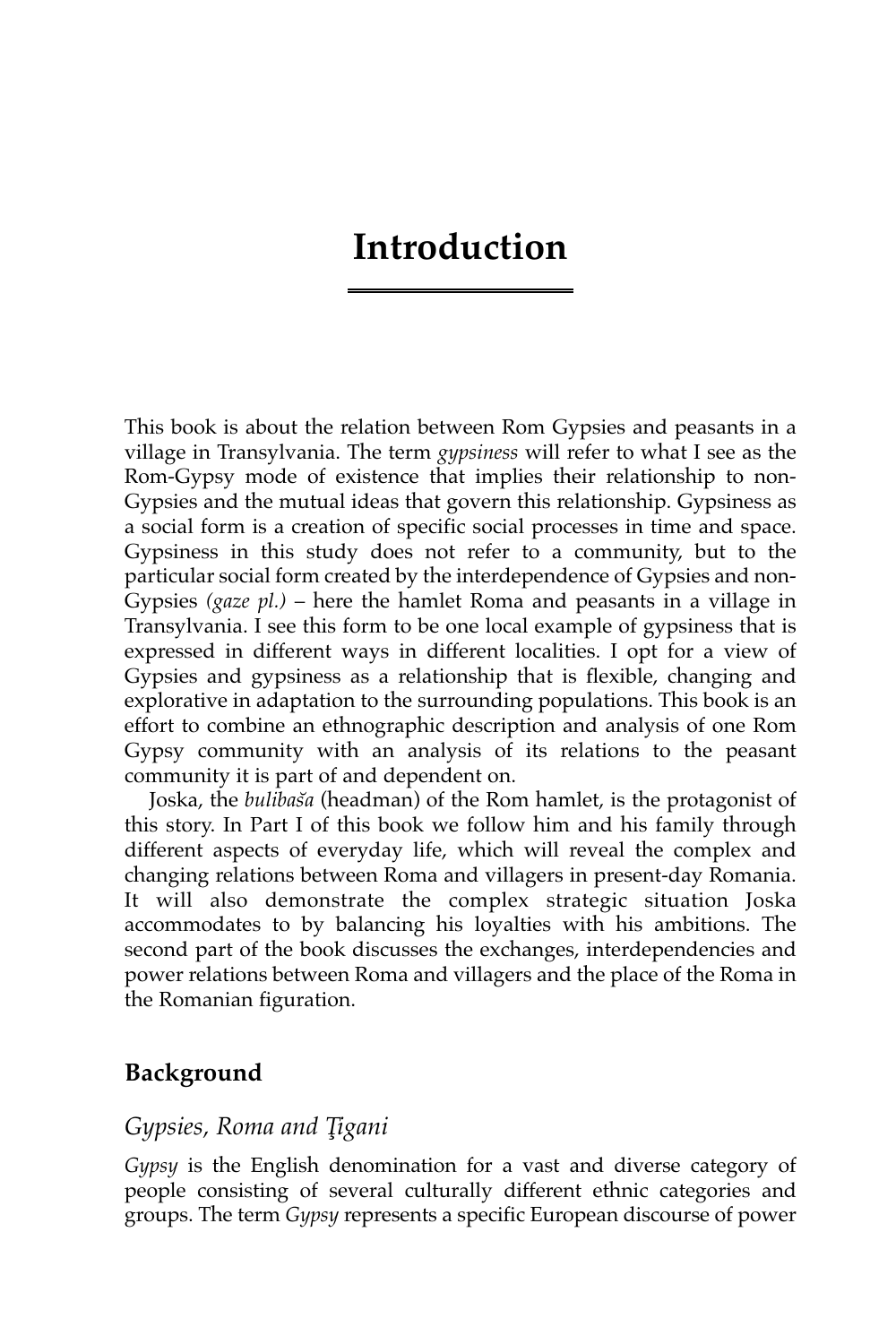and certain romantic ideas and sentiments of freedom that have been interpreted differently in different times and in different places. Gypsy and 'Gypsy-like' generally refers to categories of people who are considered in some way to oppose the majority's way of life and world view as expressed in names like bohemians, travellers and tinkers (Lucassen and Cottaar, 1998: 1). The majority of these groups and categories speak different languages and do not admit any affinity to each other.

The Roma form one category of Gypsies consisting of groups speaking dialects of *Romanes* (referred to as Romany in English). Roma constitute the largest minority population in Europe. The most numerous and widely dispersed category of Roma is often referred to as Vlach Roma and consists of several groups that occupy slightly different economic niches and constitute what they themselves call *nacie* or *rasa* which in local *C˘urara* dialect, is almost synonymous with ethnic group (Voiculescu, 2002). These groups refer to themselves as Roma often with a more specific name for what they see as their nacie. *Vlach* is a linguistic term that refers to speakers of vlach Romanes. *Vlach Romanes* today refers to the variant of Romanes that is significantly influenced by Romanian vocabulary (Matras, 2002). A common language enables Vlach Rom from all parts of the world to communicate.

*Tigani*<sup>1</sup> is the Romanian term for Gypsy, but tigani have had a different position and a different history in Romania than in other European countries and the term is not at all synonymous with Gypsy. In feudal times tigan was synonymous with craftsman or slave (Achim, 2004), whereas today the term covers a great variety of meanings in colloquial Romanian. It is a derogatory term often referring to dark-skinned people with a bad reputation in general and also to a vaguely alleged ethnic category. Tigani are estimated to constitute somewhere between 1.8 percent and 10 percent of the Romanian population of about twenty-three million.2 As for minority populations in general, the problem of definition is at the core of these discrepancies. Nonetheless, Romania has the largest Gypsy population in Europe and the largest percentage of Gypsies who together with Hungarians (around 7 percent), constitute the two largest minorities in Romania.<sup>3</sup> Tigani is an ascription that covers a wide range of categories, groups and individuals with different self-ascriptions. In this book I will be mentioning some of these such as *the C˘urara, the Kelderara* and *the Kas˘tale* – who at least from a Rom point of view are different ethnic groups (nacie/rasa).

Roma/Tigani have lived in what is today Romanian territory for about six centuries after emigrating into the area from the late fourteenth century, probably in connection with wars. Although tigani have not suffered genocide in the same way as Gypsies in other European countries, they suffered a harsh fate as slaves and service serfs until the abolishment of feudalism in the mid-1880s. In spite of this and because of their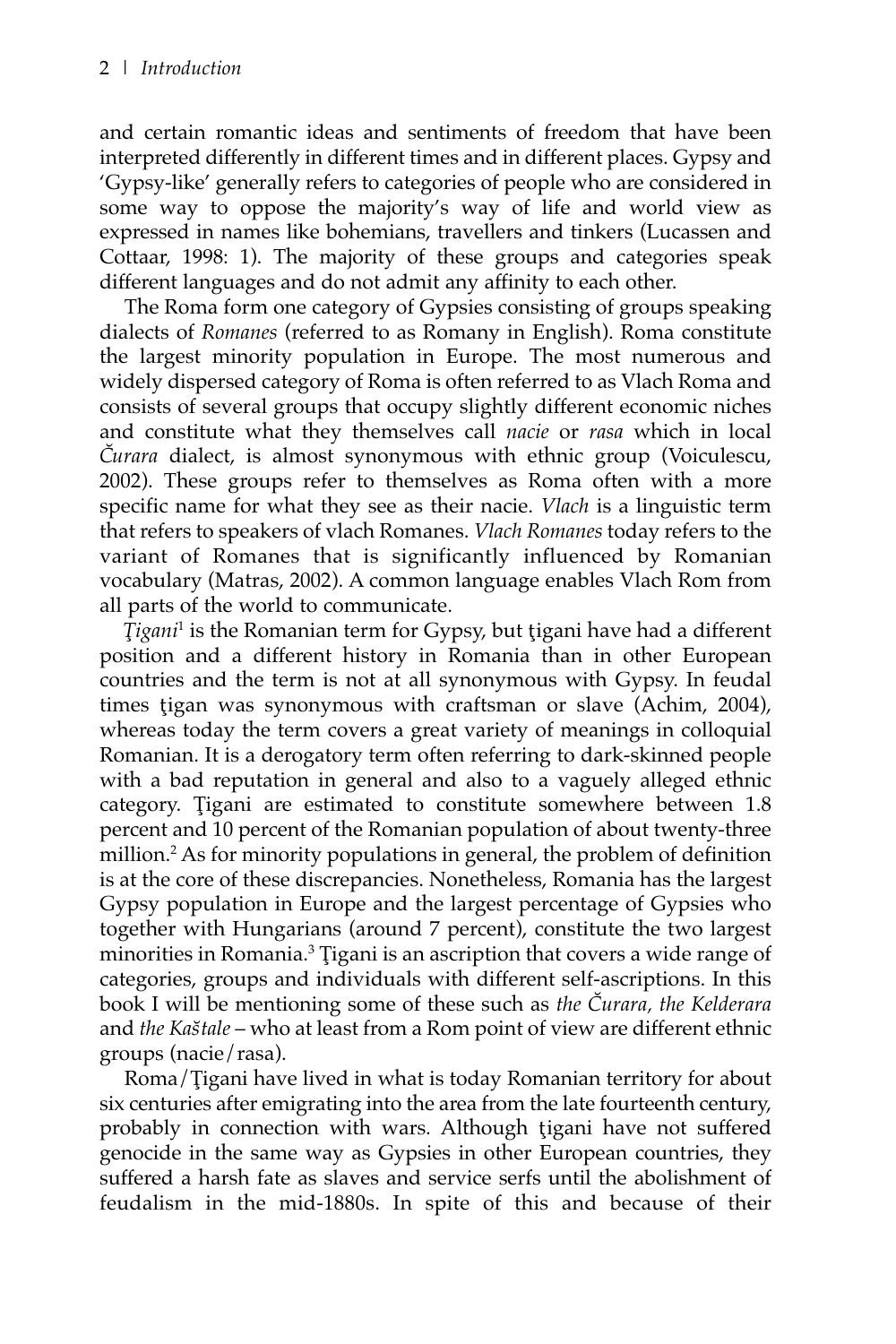incorporation in the feudal system as slaves and serfs, tigani in Romania have coexisted with other ethnic groups, such as Romanians and Slovaks, at the bottom of the rural society governed by Hungarian, German and Romanian feudal lords. Today tigani, or Roma as they prefer to be called, can be found on all economic levels of Romanian society from the overwhelmingly rich business people in the cities to the nomads who still roam the countryside in horse-drawn wagons crammed full of half-naked children and half-wild dogs. The majority, however, are to be found among the poorest segments of the rural and urban population, most often on the outskirts of villages. This book will use the term Gypsy to refer to Gypsies in general and to the Western European ethnic discourse of Gypsies. The term tigani (pl.) will be used without capital letter to denote its derogatory connotation, to refer to Gypsies from the general Romanian perspective, and the terms Roma and hamlet Roma (pl.) will be used to refer to Roma's own perspective. I am aware that this may seem somewhat confusing, but I find it necessary to highlight different perspectives and different aspects of gypsiness in this way. I apologise for any apparent inconsistencies.

# *Transylvania*

Romania has always been and still is a multi-ethnic area in the sense that people with different languages, religions and cultural practices have lived together and in the sense that ethnicity has played an important political role. Transylvania, "the land beyond the forest", or Ardeal to Romanians and Erdely to Hungarians, has played a special role in the formation of Romanian national lore and identity because it was in this area the national question was experienced as most urgent due to its history and ethnic diversity and the large percentage of Hungarians. Relations between the Hungarian minority and the Romanian state have been a continuous political struggle throughout the two last centuries. Transylvania today has the greatest percentage of minority populations such as Hungarians, Germans and Roma. The relation between Hungarians and Romanians is not the primary concern of this book, but will be discussed in the last chapter.

## *The Village*

The location for this book is a Romanian village in Transylvania. The first written account of the village is from the thirteenth century, when it was mentioned in a crown document because of its salt mines and being the crossing point of the big river.4 The whole area was part of a Hungarian estate until about 1918 when Transylvania became part of the Romanian nation. Land reforms in the 1870s and 1921 ensured the Romanian population a minimum of land for subsistence, but this period was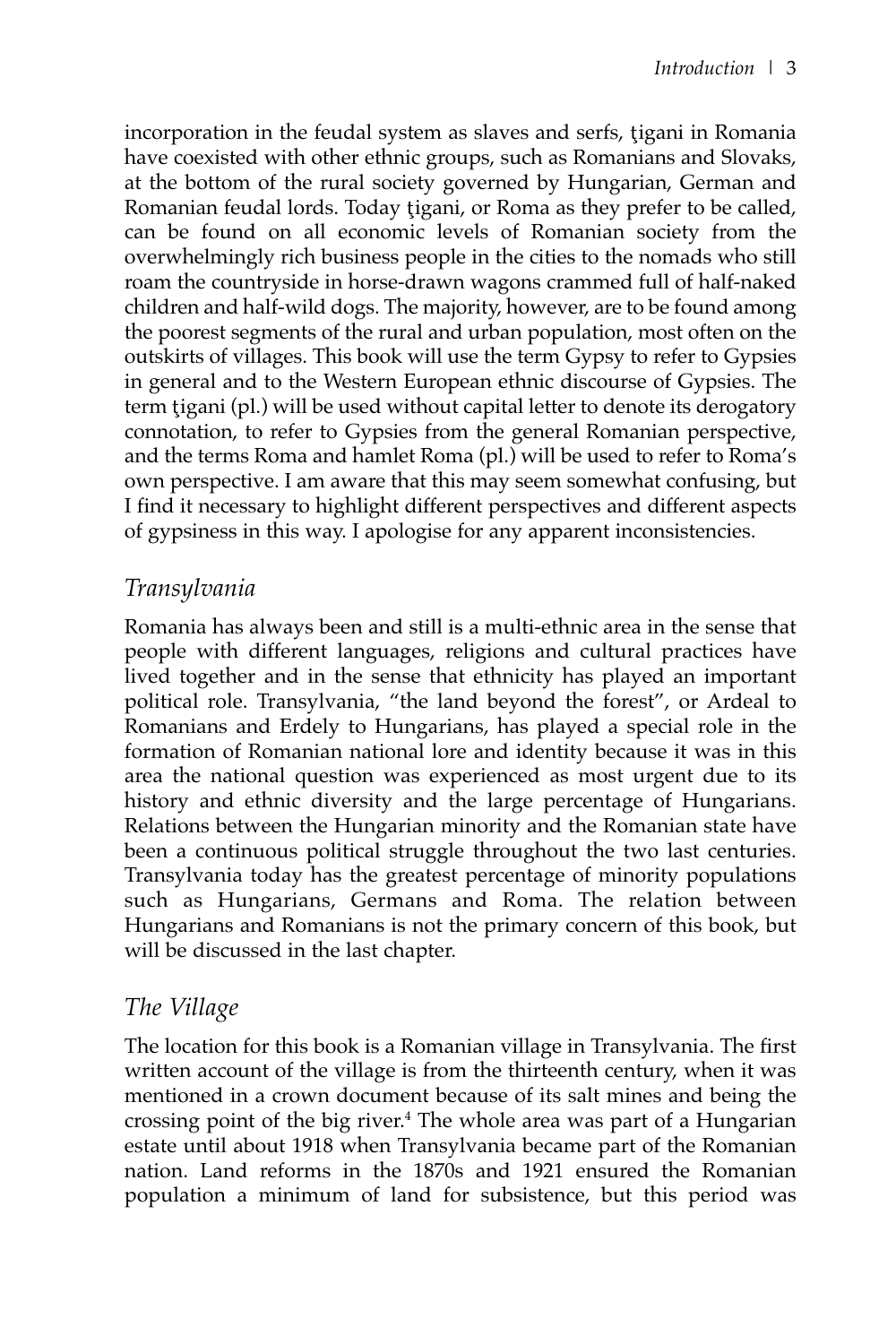remembered by my informants as the poorest and most critical in the history of the people of the Ardeal. A census from 1930 shows that the Romanian and Hungarian population has been remarkably stable since then, while the number of Roma has increased considerably. The Jewish population was either deported during the Second World War or they left, none returning after the war.<sup>5</sup>

The village is typically Transylvanian, consisting mainly of subsistence farmers, some shopkeepers, schoolteachers, factory and railway workers and a few administration clerks. The population in 1996 consisted of about 2,500 inhabitants: about 750 Hungarian and 1,550 Romanian in the main village, and about 250 Roma on the hilltop in a settlement of their own but still considered part of the village. It is a beautiful village, with its gardens and orchards blooming in springtime and full of fruit in the autumn. The villagers say that the air is particularly clean and invigorating here and that it is the prettiest village in Romania. A vital river runs through the village with Romanians and Hungarians settled on either side, connected by a bridge. The village is surrounded by hillsides covered with huge, old beech woods and pastures with grazing cows, horses, sheep and goats. The area is densely populated, and the next village starts about 500 feet from where the first ends. Every house has its courtyard facing onto the street but locked behind tall, iron gates. For the visitor, the village seems at the same time both inviting and beautiful and somewhat barren and forbidding.

On top of the hill live the Roma in their more-or-less shanty town houses. The Roma are relative newcomers to this village, as are most sedentary Rom populations in Transylvanian villages. Before the Second World War, the Roma of this area were mainly nomadic. They travelled through the villages in spring, summer and autumn and used to spend the winter on the outskirts of villages in earth huts dug out of the ground. The ancestors of hamlet Roma thus used the village as their winter quarters. The hamlet Roma call themselves Curara and *Vurdonara* (lit. of wagons). In the 1950s the Communist regime banned nomadism so all travellers were forced to sell their wagons, set up permanent houses and send their children to school, and all men were forced to work as state employees. Although the hamlet is seen as separate from the village, the last house in the Romanian village is only about 100 feet from the first house in the Rom hamlet and the most peripheral house in the hamlet is only about 20 feet from the first house in the next Romanian village.

All ethnic groups are Romanian citizens, but they present themselves as Roma, Hungarians and Romanians. Relations between Romanians and Hungarians are ambiguous, peaceful and friendly in everyday interaction when political matters are avoided as they generally are. In ethnically segregated settings both groups tend to talk of each other in slightly derogatory terms and when the conversation turns towards politics,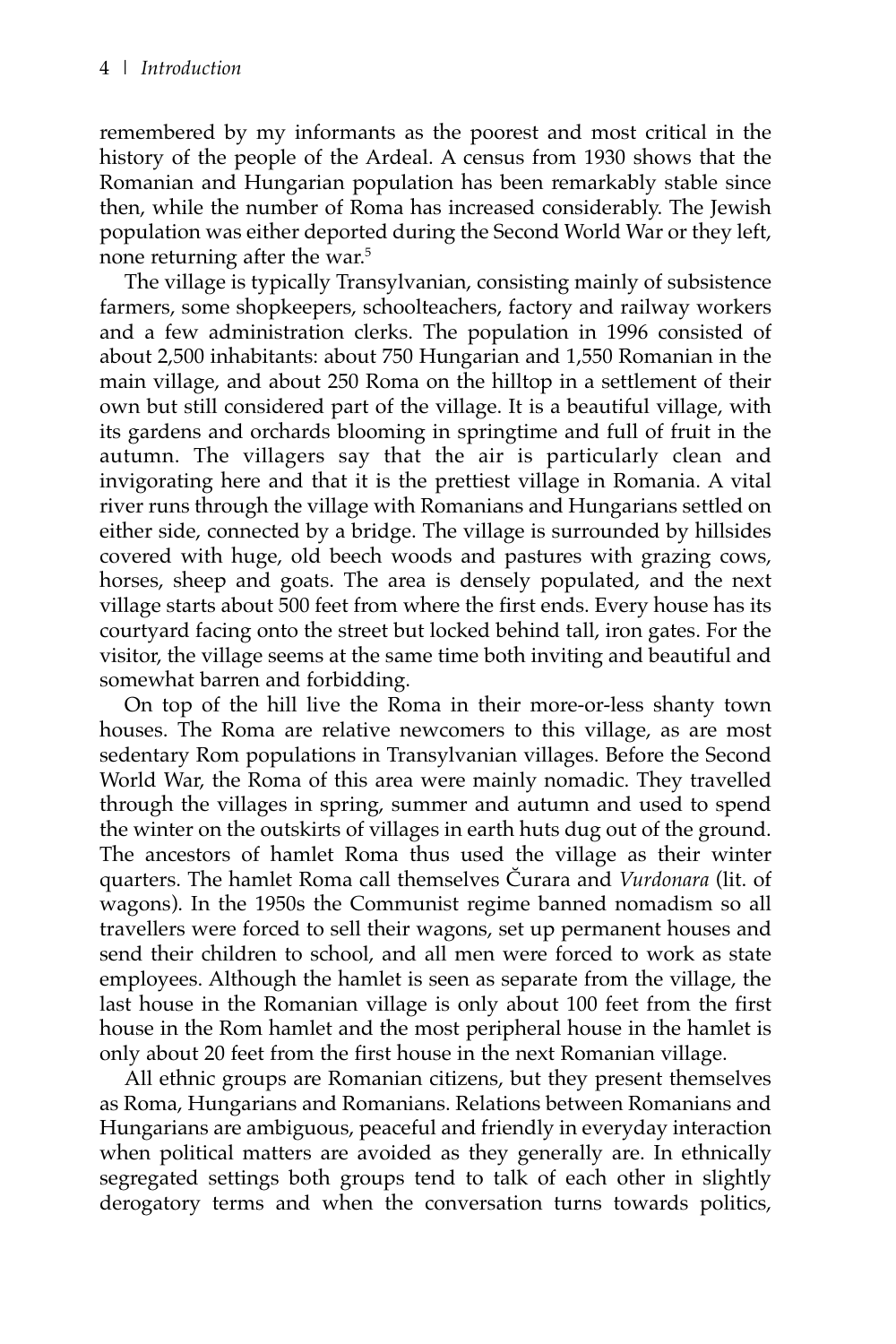controversy and aggression surfaces. It is the political position of the Hungarian minority that is the problematic issue, but many villagers also have bad memories from the Hungarian occupation of Transylvania in the last years of the Second World War. The stories of deportations, imprisonment and violence from the Hungarian soldiers were often told and lamented. Like most Romanian villagers the hamlet Roma are Romanian Orthodox, while Hungarian villagers are Protestants, but several other churches are also present in the village. During the Ceausescu era most villagers worked on the co-operative farms and in state-owned enterprises, but today most families have land and are dependent on it for their living in addition to other kinds of income.

To make it easier for the reader to distinguish between the Hungarian and Romanian villagers on the one hand and the hamlet Roma on the other, the terms *villagers* and *peasants* will be used to refer to both Hungarians and Romanians in the village and area, if nothing more precise is necessary for the context.

# **Fieldwork**

My first visit to the village was in 1993 when my husband, Lars Gjerde, was assigned as a Romanes interpreter by a NGO that was involved there. Because of his work we already had contacts among villagers and hamlet Roma, when we came to do fieldwork in August 1996. Lars Gjerde worked with a linguistic project, I on my Ph.D. in anthropology. My husband spoke the Curara dialect of Vlach Romanes and we had both worked for several years with Rom in Norway before going to Romania. As I was not fluent in the language, I was dependent on my husband as an interpreter, especially in the first months. Our discussions about the interpretations of different events and pieces of information were thus extremely fruitful. The interviews he recorded and transcribed for his own research are part of my material and some are directly referred to in this book. We brought a video camera in order to use video recording as a method for the production of data. It turned out to be successful as all families wanted their pictures taken individually and in groups, thus making it easier to classify the relationships between individuals.

## *Fieldwork as Intervention*

Most traditional monographs open by presenting a landscape where the social life of 'the people' unfolds. The biogeographical landscape is often seen as a natural constant in a shifting social landscape (Hirsh and O'Hanlon, 1995: 2). But field sites are not what they used to be. Most processes that anthropologists study cover several 'places' and the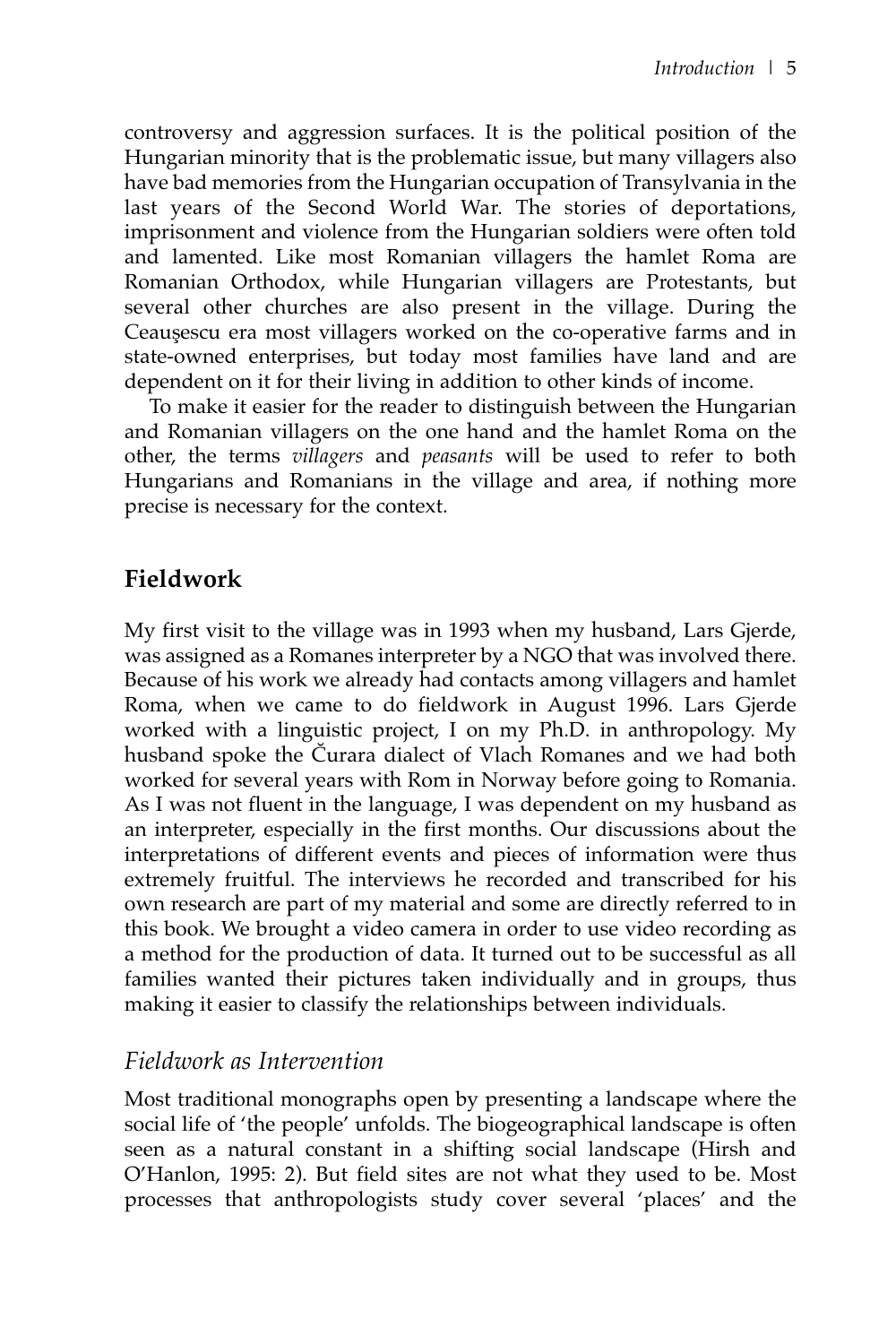meaning of place has changed and widened, and has perhaps become more flexible and even more vague than it once was (Appadurai, 1996; Fardon, 1990; Gupta and Ferguson, 1997; Hann, 1996; Fog Olwig and Hastrup, 1997; Godelier, 1999,) The concept of multisited ethnography (Marcus, 1995) is based on the idea at that the world is changing and that global processes have local implications. In this open terrain, multisited fieldwork implies that the researcher moves according to the movements of her subject and objects of study. Multisitedness may, however, imply many forms of movement. Marcus points out that every field covers many sites and that any fieldwork in principle may be multisited. The conventional understanding of the field none the less tends to be guided by theoretical limitations that have reduced it to a more or less onedimensional 'place' (Marcus, 1995: 100).

# *The Geographical Terrain*

This more or less one-dimensional, innocent understanding of places as naturally bounded guided my first encounter with the village. I caught the first glimpse and then overview of the village from my seat by the train window on my first visit in 1993. When I tried to describe the village later, I discovered that the description was from some imaginary spot about 16 feet above the train window. I had created an imaginary and very clear overview of what appeared to be the natural landscape with its obviously natural boundaries, shaped by rivers, bridges, heights and space between groups of houses. From here the village appeared as a separate, central entity with the Rom hamlet as a natural expansion, while the neighbouring villages came out as 'secondary' compared to the 'primary' village. This first external geographical perspective was, however, later supplemented by the internal perspective of our Romanian host family. When we settled down in the village in 1996 we stayed for the first months in a cramped room inside the family bedroom, inside the closed courtyard, behind the tall gates that protected the houses in the village. Inside these gates the daily life was centred on the kitchen and courtyard – the area of women and children – while the men where in the more dirty back areas, where the animals and the workshop were situated, or out at work. Most conversation in the kitchen and courtyard concerned events and people outside the gates, such as neighbours, Hungarians and tigani at the margins of the Romanian village community. This perspective, that I think of as from the inside and from below, was the Romanian peasant perspective. This perspective covered a geographical area from the outskirts of the village to the Orthodox church and the market and to the administrative centre on the other side of the river. That was the Hungarian part, there was nothing wrong with it from our hostess Florica's perspective; it was just not an area she usually frequented. The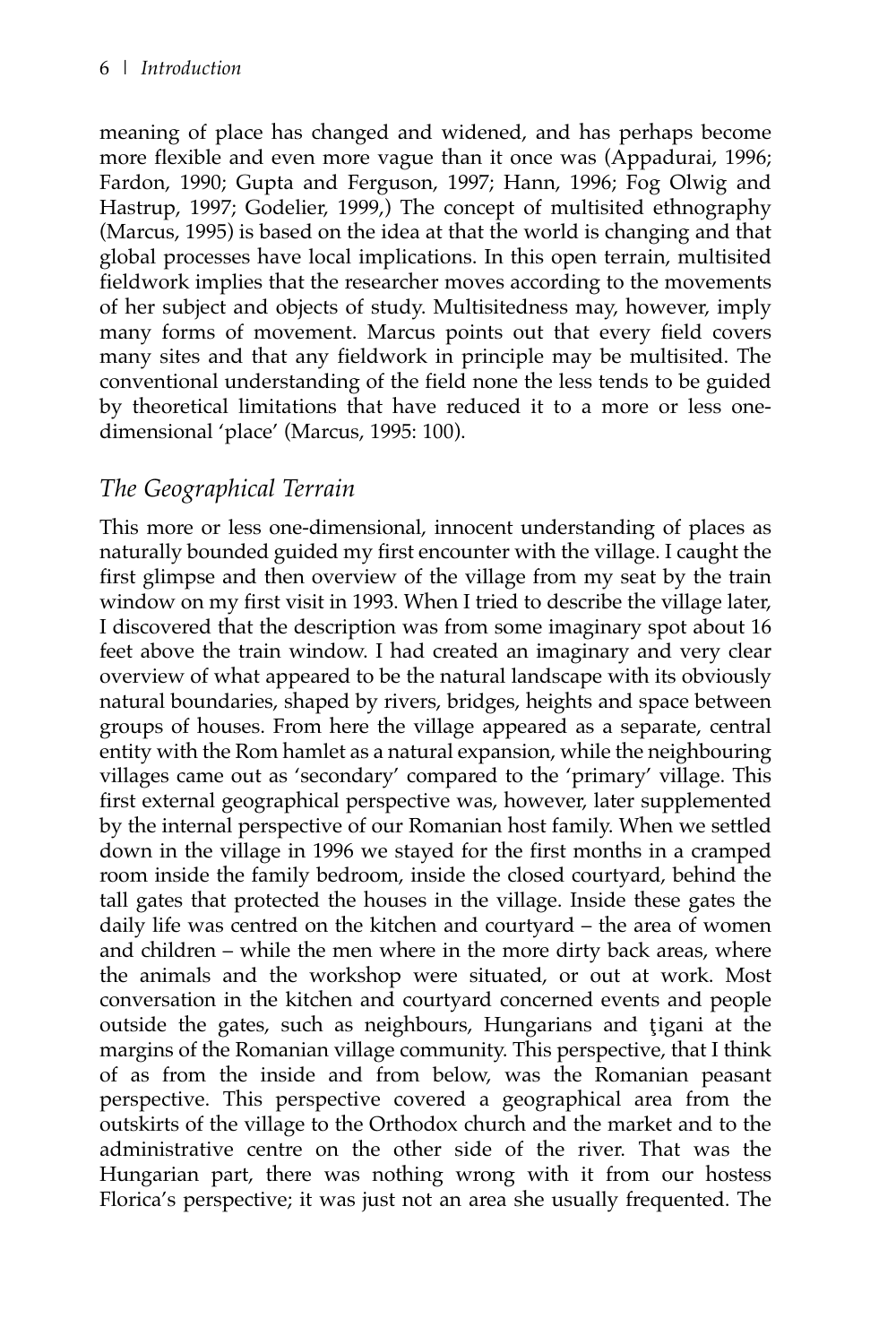fields outside the village, where the peasants grew their crops, represented, however, the most significant terrain from the peasant's point of view. The open, spacious fields, that Florica loved, represented a contrast to the closed and dense atmosphere in the village. These two terrains, the domestic and closed courtyard and house, and the open, but private fields were the only good places from a Romanian peasant perspective. Outside these terrains was the uncontrollable and natural landscape of the strangers, the tigani and the woods. Whenever we left the house to visit the Roma, our hosts shook their heads and told us to look out and always be back before dark. The Romanian peasant perspective was closed around the family and the farm, from this perspective the rest of the village was dangerous and some parts even inaccessible.

After living for some months with the family, we moved to a rented peasant house situated at the outskirts of the village towards the Rom hamlet. The house was on 'tigani street', the street where the Roma walked every day on their daily business. Now the village changed in several ways: geographically, because the Roma came closer as they now could visit us at home, but also because other parts of the village became accessible to us in new ways. We discovered new paths and roads, and people that we had been cautioned about by Florica revealed new perspectives of the village. The Hungarian families we came to know had other perspectives of the village and of villagers than the Romanians we knew. Our own perspective as foreigners living in our new house may be comparable to the Hungarian view as minority and may be called a view from below and outside. From this perspective the village also expanded socially and mentally and became more open and less threatening than from the Romanian peasant perspective. The Hungarian perspective was however never really accessible to us as we did not speak Hungarian and knew only a few Hungarian families.

The third geographical perspective can be characterised as a view of the village from above and the outside. This was the Rom perspective and was quite different from those of the peasants and the Hungarians. The Rom terrain was unordered compared to the peasant terrain. People, pigs and horses, men, women and children, neighbours and kin all mixed in the space between the houses and in the surrounding pastures. No gates or fences created boundaries between house, people or animals. This apparent disorder made the hamlet seem more open and less threatening than the village and in turn made the village appear even more closed and dense. The Rom hamlet is placed on a hilltop overlooking the village and surrounded by the village communal pastures, a site that made village life look distant and a bit unreal. From the hilltop and from this unbounded perspective the village boundaries came out as social boundaries and not natural ones. In the same way, the physical openness of the Rom hamlet made visible the symbolic boundaries between individuals and families there.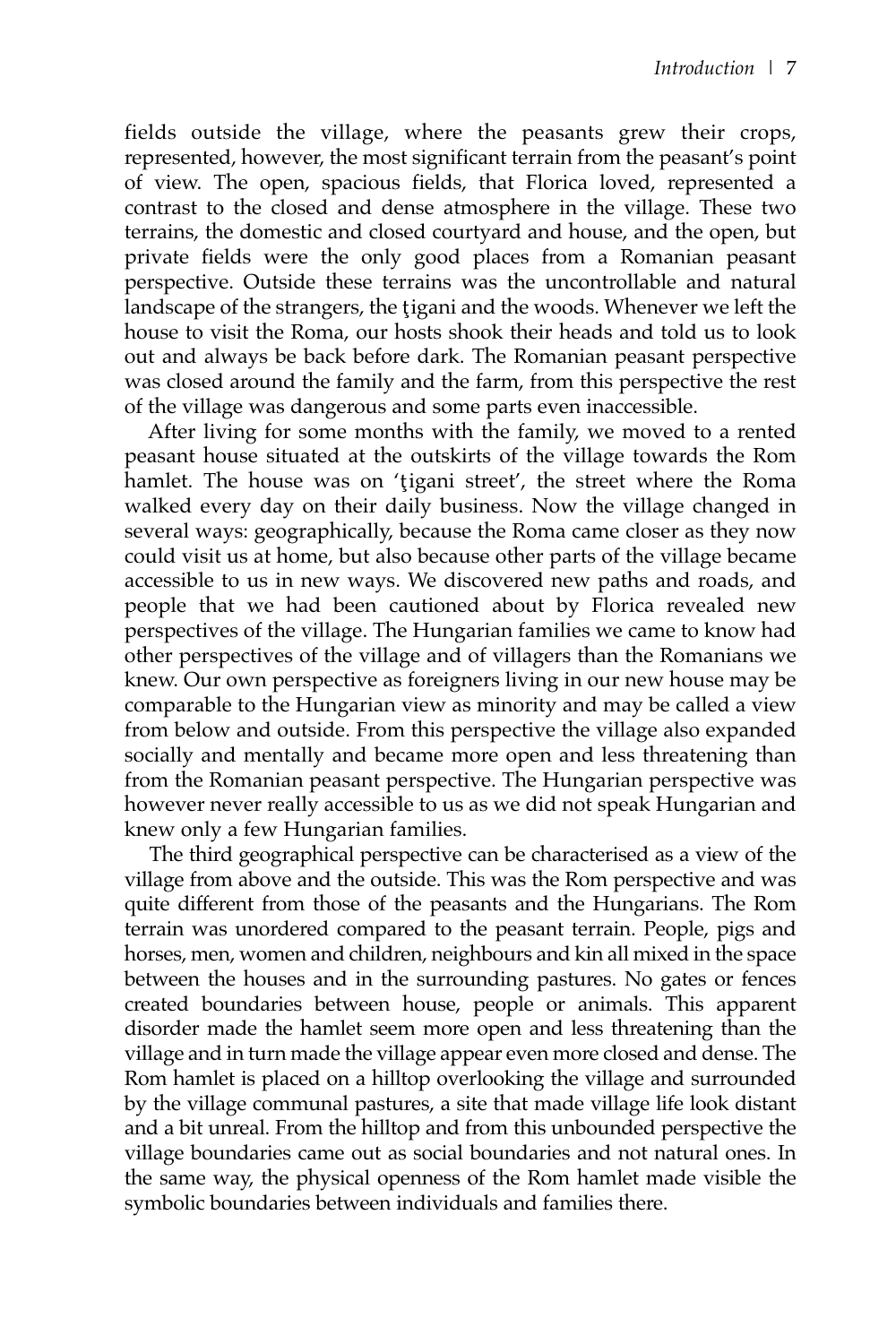Because the Roma, especially the women, are mobile and spend most of their time outside the hamlet and village and have kin in villages all over the area, this perspective changed the village from a naturally bounded entity to a more heterogeneous place with connections to other villages by mud tracks and paths. From here we also discovered that what we from the train and village perspective had seen as the neighbouring village of B, could just as well be seen as the main village, with 'our' village as the neighbour. I discovered that the Roma used the village B in a different way than they used our village and had other relations to people there. If I had been situated physically in B instead of in our village, my data on gypsiness would probably have been different. So by being situated in different geographical places I had access to different productions of locality in the sense of aspects of social life (Appadurai, 1996). The different life worlds, practices and social positions of Romanian peasants, Hungarian villagers and Roma in the village community represent different types of sociability, use of the physical environment and belonging to the same terrain that I had mistaken for one place: our village.

# *The Moral Terrain*

Our life and movement in the village did, however, not only change our own perspective; to some extent it also changed the perspective of Romanians, Hungarians and Roma. When we crossed boundaries drawn by peasants, their perspective on what was morally and socially possible also changed. When we visited Rom houses in broad daylight and opened our house to Roma, we crossed some tacit boundaries and created confusion by questioning what had not previously been questioned. If educated, well off Europeans such as ourselves could mix with tigani, why not Romanian peasants? Of course most boundaries were crossed also by villagers, but in secrecy or for 'good' reasons. Our explicit border crossings questioned the validity of the boundaries. The Rom hamlet was in these contexts cut loose from the wild forest and approached the civilized village. And every geographical site implied an ethnic and moral position. In village discourse there were no middle positions in this terrain, but the change of focus revealed that crossing boundaries was vital for the village to present itself as one village. By crossing boundaries openly and challenging the social terrain of the village, I also challenged the ideal of the discrete and considerate anthropologist. This was a deliberate choice and a painful experience for us and for villagers and sometimes for Roma. I will characterise this breach as an intervention in the field that turned us into anomalies and put our social position under constant scrutiny. Of course all fieldwork is intervention, but I consciously exploited my position in the field to gain new insight into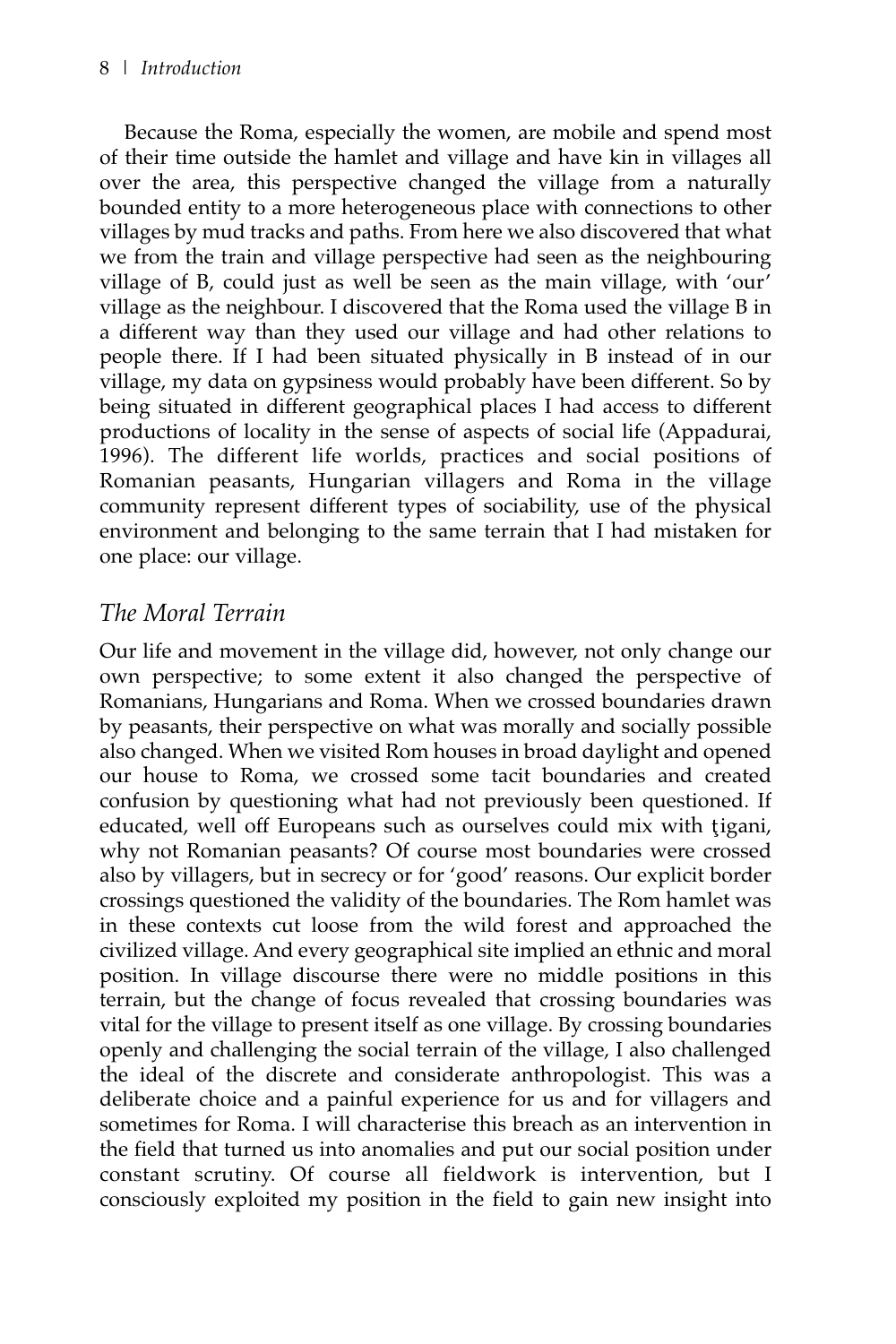hidden domains. By moving between different ethnic groups and by not presenting myself as aligned to any of them, I raised suspicion, but I also opened up opportunities for intimate confidence and for exploitation. The uncertainty that followed from my ambiguous position allowed for different interpretations of my experiences, than if I had identified closely with one group.

Our border crossings also caused pain for villagers and Roma. When we walked through the village with our Rom friends, our Romanian friends were caught in ambivalence; should they greet us and stop for a chat like they usually did or should they walk passed us? The power of language added to the frustration. When we were with Roma we talked Romanes, signalling our belonging to them; but when we were with Romanians we talked Romanian, which they took as a sign that we were 'on their side'. By meeting Romanians in the village when we were with a group of Roma talking Romanes together, we signalled that we were Roma and distanced ourselves from Romanians. In such a situation we all felt ashamed, not knowing how to handle it. Our Romanian friends felt caught between their desire to show us, their friends, politeness and thus to accept our friends, or to follow the village norm and reject the tigani and us altogether. We were torn between the urge to respect our Romanian friends, which would mean rejecting our Roma friends, and the other way around. The Roma felt uncomfortable by seeing the bewilderment of the Romanians. Something similar happened when I was out walking with Rom children and met Romanian friends. Rom children walking alone in the village are used to abuse from villagers and they answer with cursing and dirty language. Thus they appear to be relatively protected from internalising village contempt. When they were with me they presented themselves very differently: they were friendly, open and affective; sweet children. One day I brought a girl of about eleven years down to our car in the village to give her a pair of shoes that she had asked for. As we approached the car we saw five or six village women, whom I knew well, seated on a bench near by. It was too late to turn around. When they saw the girl and understood that I wanted to give her a pair of shoes, they started scolding her and calling her a lousy beggar and a good for nothing, etc. She instantly turned purple and lost her voice. Caught between the wish to defend herself in the Rom manner and present herself as a 'bad' girl in the eyes of non-Roma, and the wish to present her friendly, polite self as a 'nice' girl towards me, her defences were down and she felt shamed. Thus we brought Roma and villagers together in new and unknown ways that were disagreeable to all parties and that highlighted the social and moral boundaries that were challenged.

Our position as an anomaly also opened up a rich source of gossip and confidences, but was also a source of exploitation for Roma and villagers. We had access to scandalous family stories, secret crimes and slander, even about those whom we regarded our close friends. But this position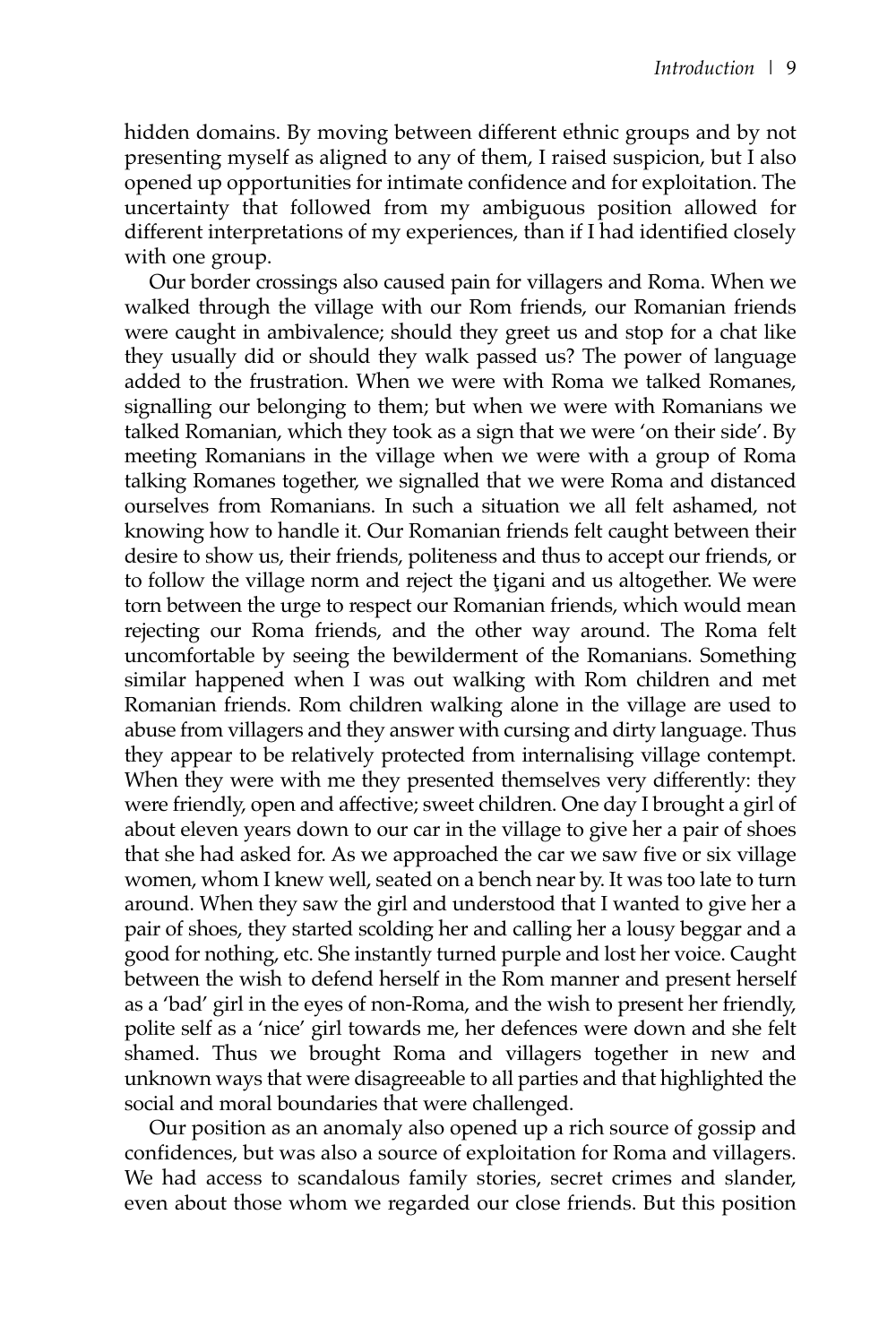also rendered us much more vulnerable to people asking for loans, financial support and other services. Our position betwixt and between opened up social fields that would have been difficult to access, had we been tied more closely to one family or one group. We were present in Florica's courtyard when *Romnja* came in to beg or exchange. Because most Romnja knew us they sometimes ran two parallel conversations, one a polite discussion in Romanian with Florica about the transaction they were about to make, and the other a contemptuous conversation with us about Florica and how bad and stingy she was: 'How can you stand living with this hag, come and live with me instead, we cook much better than these stingy Romanians'.

Situations like this one also revealed to us that the village was permeated by a perpetual flow of exchange that engaged all villagers to different degrees. The discrepancy between the village discourse about the bad and uncivilised tigani and the exchange practices helped us understand that the village discourse was primarily about the villagers' moral habitus. Our presence made it necessary to legitimie the exchange by an explicit condemnation of tigani and in that way persuade us, the foreigners, that villagers are different and morally superior to tigani.

This hostile discourse did, however, influence our life and whereabouts, because we only understood the legitimizing aspect towards the end of our stay. Thus even though we challenged village boundaries, we also developed all kinds of discrete ways of handling them. Whenever villagers meet they ask each other series of questions that act as polite interest: 'Where are you going? What are you doing there?' etc. When we walked up the streets towards the Rom hamlet, villagers sitting outside their houses always asked us where we were going, and knowing we were crossing boundaries we answered rather vaguely. They immediately helped us out of our embarrassment by stating: *'*Oh yes, you are going up to get some fresh air'. We consented thankfully to this euphemism and this became the way we talked about visiting the hamlet. When we later decided to move up and live in the hamlet, we were nervous and postponed it several times partly because we anticipated that it would mean total rejection from the villagers. When we eventually did move in and lived in our van, the reaction proved to be a surprise like everything else. The first morning we walked down to the village after our first night in the hamlet and met some villagers, we answered a bit stupidly that we had taken fresh air. As it was seven o'clock in the morning, we realised we had to put an end to this nonsense. Going back to the hamlet that day we stopped and chatted with some villagers and told them that we had moved in with the tigani. They all laughed with gusto, clasped their hands and said: that was really amusing and how did we like it? After this confrontation encounters were easier for us and for them, as all parties let go of our masks and the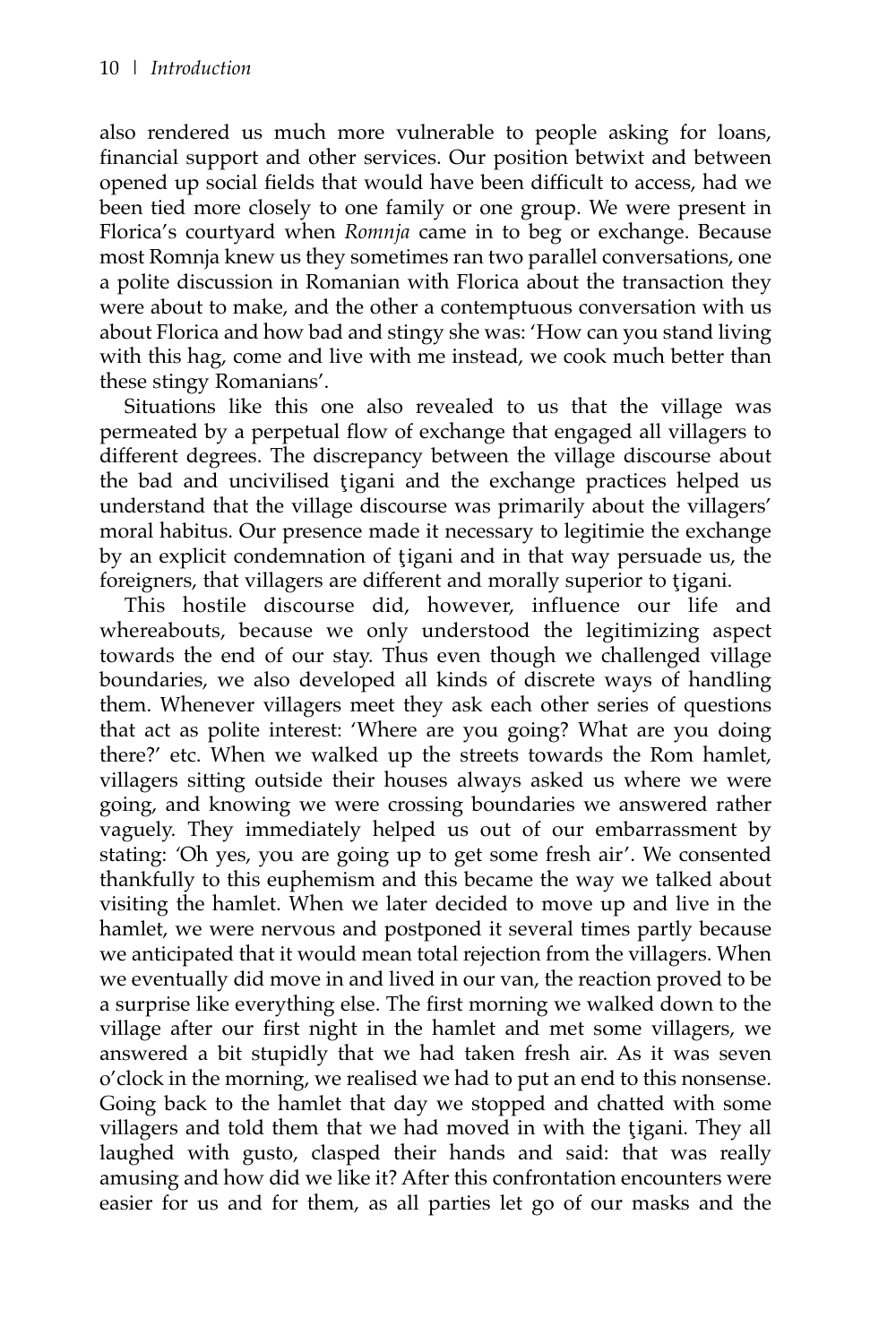pantomime we had been performing to each other for months. I suggest that the fact that we actually lived with the tigani showed the villagers that we accepted what they regarded as the most shameful aspect of the village as a social place. By accepting and even liking tigani, we demonstrated that we accepted and even liked the village as it is, with its shameful aspects. After that we could all let our hear down and call a spade a spade without being ashamed.

# *The Anthropological Terrain*

My theoretical interest and understanding also changed by changing sites. I became more interested in the relations between groups and entities and the transgression of boundaries, than in the substance of the boundaries and categories themselves. I became more and more aware of how individuals and groups create each other by mirroring each other. But this pushed other perspectives in the background. As long as I saw everything as exchange, power structures tended to vanish while complementarity in all relations became very significant. All that did not circulate and that was not complementary became my blind spot during parts of my fieldwork, for good and for worse. This changed the political perspective of rather rigid minority/majority relations and structures of domination that I had had on the outset. Instead I discovered patterns and interpreted relations that were much less absolute and one-dimensional than anticipated. Thus my oscillation between sites and minority and majority positions hindered any uncritical identification with the 'subaltern' (Marcus, 1995: 101) and allowed for a much more dynamic interpretation of relations of domination.

# **Theoretical Considerations**

## *Marginality and Modernity*

Much literature on Gypsies takes for granted their marginal position in society both politically, economically and socially (Lucassen, Willems and Cottaar, 1998; Okely, 1994; Willems, 1995). The idea that one may identify one 'centre' – be it political, economical or social – of a society contains the idea of a 'periphery', and almost naturally implies that the powerful are in the centre and the powerless at the margins. Of course, it is possible to analyse categories of people and even groups that are the most active decision-makers concerning economic or political issues with relevance far outside their own 'group' at a given time in a given society. Of course, one can identify institutions that control vital resources (material and/or symbolic) for all citizens, for instance in a state, but does the analysis of 'economic/political centres' necessary imply margins, and marginality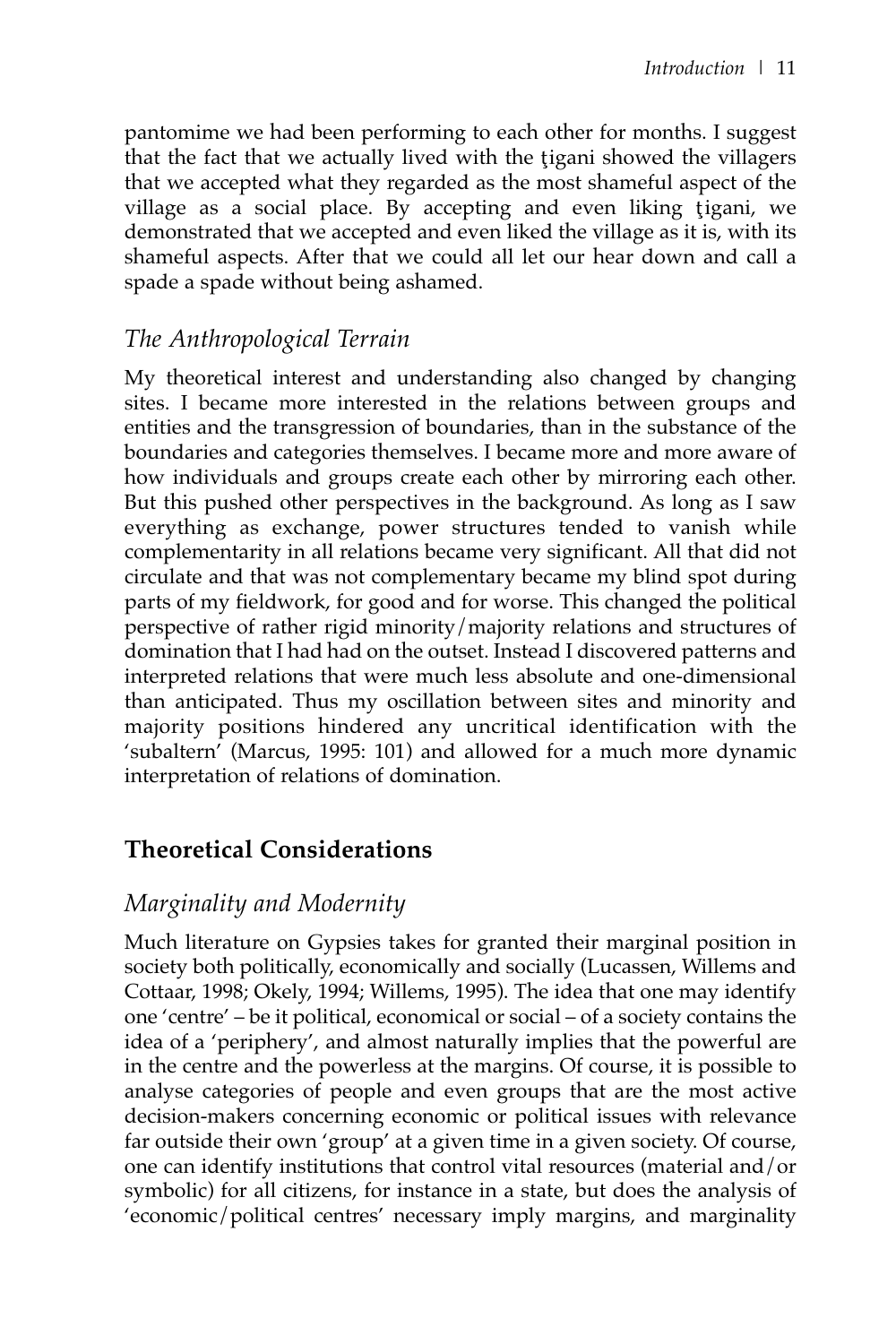and powerlessness in face-to-face relations? One might ask how to identify margins in an economic and political landscape that is only to a certain degree national and bounded, where there are several centres with overlapping interests.

Gypsies are often described as marginal because they are generally poor and illiterate, often nomadic and perceived as traditional and 'uncivilized'. The semi-nomadic Norwegian Roma are portrayed that way in official accounts, as are Gypsies in most European countries. In spite of being illiterate, Roma in Norway have economic and social connections all over Europe and religious co-operation with Roma on other continents.<sup>6</sup> They do not participate in competition for political positions in Norwegian society, but they do compete for economic resources and this competition is based on and creates networks of alliances both in Norwegian society, abroad and in the diverse European Rom societies. In Romania, rural Roma obtain their living in close relations with villagers and are dependent on this exchange. Many participate in the general competition for resources in rural Romania, but in addition their lack of land makes them able to exploit more distant and changing resources not available to land-bound peasants. The social structure of the Roma ensures that most individuals and communities have networks of connections outside their own area. In addition, as many Roma are migratory, these connections expand even to the rest of Europe and America. The Romanians complain that the only people who migrate from Romania to Western Europe are tigani, thus ruining the reputation of decent Romanians. The 'poor beggars' in my study have, precisely because they are Roma, access to international relief organisations that supply them with goods that are exchanged in wide circles in their own society.

In this book I argue that tigani in Romania play an integral part in the economy, politics and consciousness of ordinary Romanians, and that the discourse on marginality should be discussed as an ongoing process of differentiation and of 'otherness' that creates the national and cosmological order (Tsing, 1993: 26). In the political discourse about tigani as marginal, we find implied series of dichotomies about marginality, illiteracy, tradition and powerlessness versus centrality, literacy, modernity and power (Achim, 2004; Chelcea, 1944; Crowe and Kolsti, 1991). Illiteracy among many Gypsy populations is seen as an examplenof the 'lack' of modernity resulting from marginality and causing that marginality. I argue that illiteracy also is a conscious strategy that Roma use in their struggle for cultural and political autonomy. The idea that the tigani as a social category will soon disappear, together with all other reminiscences of the premodern era, is thus misconceived. Modernity may be seen to contain several partial, overlapping and interconnected discourses that are enacted differently in different contexts (Ewing, 1997:4). Discourses of modernity as well as modern technologies are incorporated into Gypsy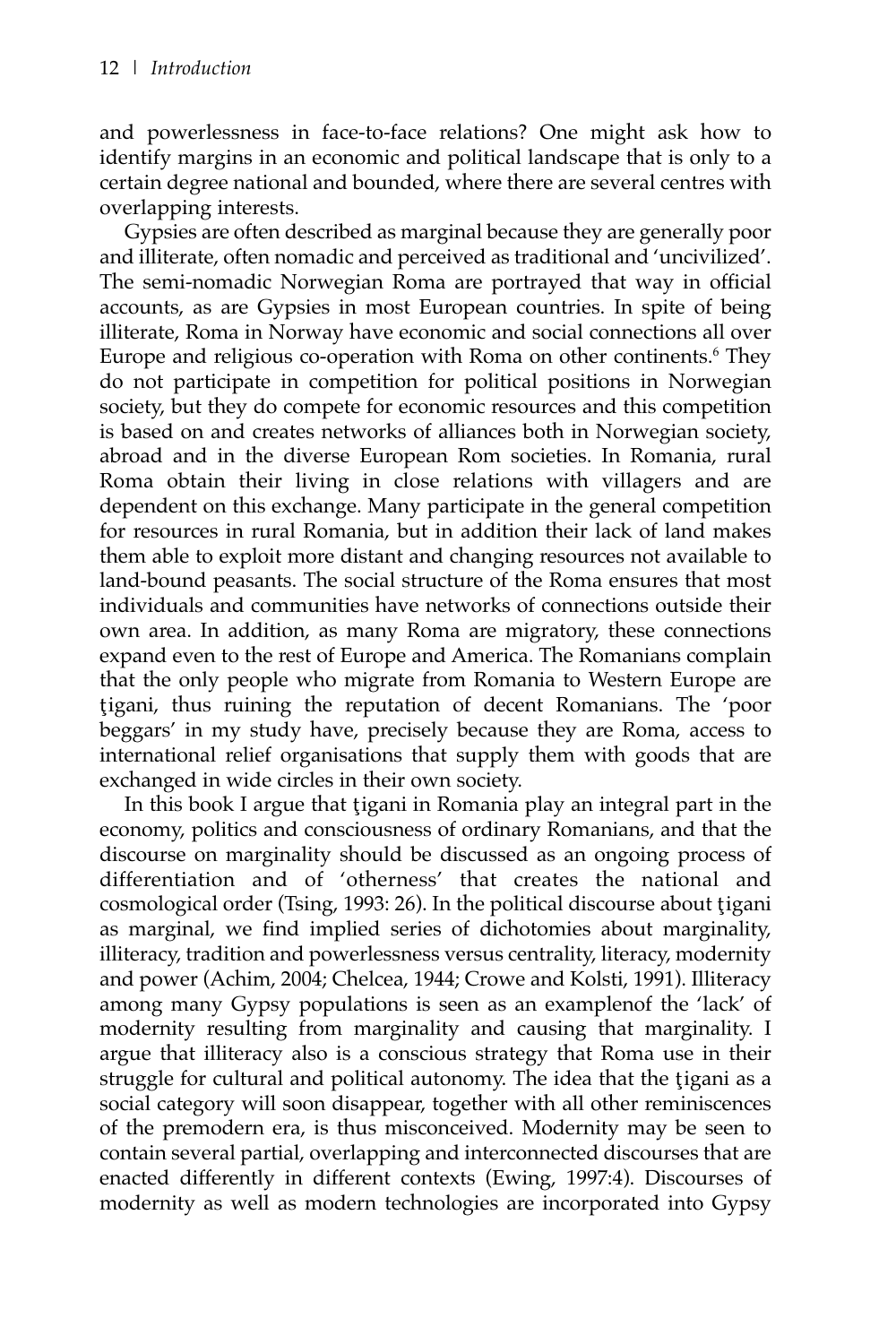modes of existence without rendering them less 'different' than before and thus less marginal in the eyes of many Western analysts.

## *Authenticity and Figurations*

Marginality is related to ideas of isolation but also of 'otherness'. This inherent otherness of Gypsies is linked to the idea of the Roma as a 'foreign people' who emigrated from India and who never quite integrated into majority society. The idea is often paired with one of an 'original Indian culture' that is more or less 'lost' in contact with host societies in Europe and elsewhere (Hübschmannová, 1998). This idea also often expresses a view of continuing degradation, something like: *the Gypsies, although stigmatised, were once proud and valuable contributors to their host societies economically and culturally, but industrialisation has pressed them to the margins of modern society where their culture is slowly degrading* (see Williams, 1983). The idea of original, authentic societies is no longer an issue in anthropology, but it is to political activists and intellectuals who try to restore 'Gypsy identity and culture' for political purposes. These processes are important and necessary, but such interpretation of Gypsy culture should be understood as an expression of contemporary relations and not as historical 'truth'. I see the Roma as a fundamentally European people (Okely, 1994). Without questioning their Indian origin, $\frac{7}{7}$  it is in Europe they are constituted as *Gypsies, tigani, Sigøynere, Gitanos, Zigeuner*, Tsiganes etc. (Lucassen, Willems and Cottaar, 1998; Okely, 1983; Willems, 1995; Williams, 1993). As the past is not made socially relevant for identity formation among the Roma I have studied, there is no collective memory of any Indian origin (Stewart, 1997). I suggest it to be essential to see both aspects: the Roma as an integral part of European societies and as exotic strangers (Williams, 1993: 52). It is this double position that constitutes their identity and culture in the Romanian figuration.

## *De-centred Society – De-centred Subjects*

By seeing social practices and discourses from different points of view: that of Roma, those of villagers, and my own interpretations, I wish to convey a notion of society as plural, multicentred and if not unbounded, then contextually bounded. This does not imply an idea of free-floating relations that are not structured in any particular way, but a notion of society that is multicentred and where boundaries overlap. I suggest that everyone experiences their own network of relations as somehow circling around themselves as centres, and their community as central in their own practices. The notion of society, community and culture as bounded, whole entities is not only an academic illusion; it is an integral part of people's conceptualisation of wholeness and completeness. The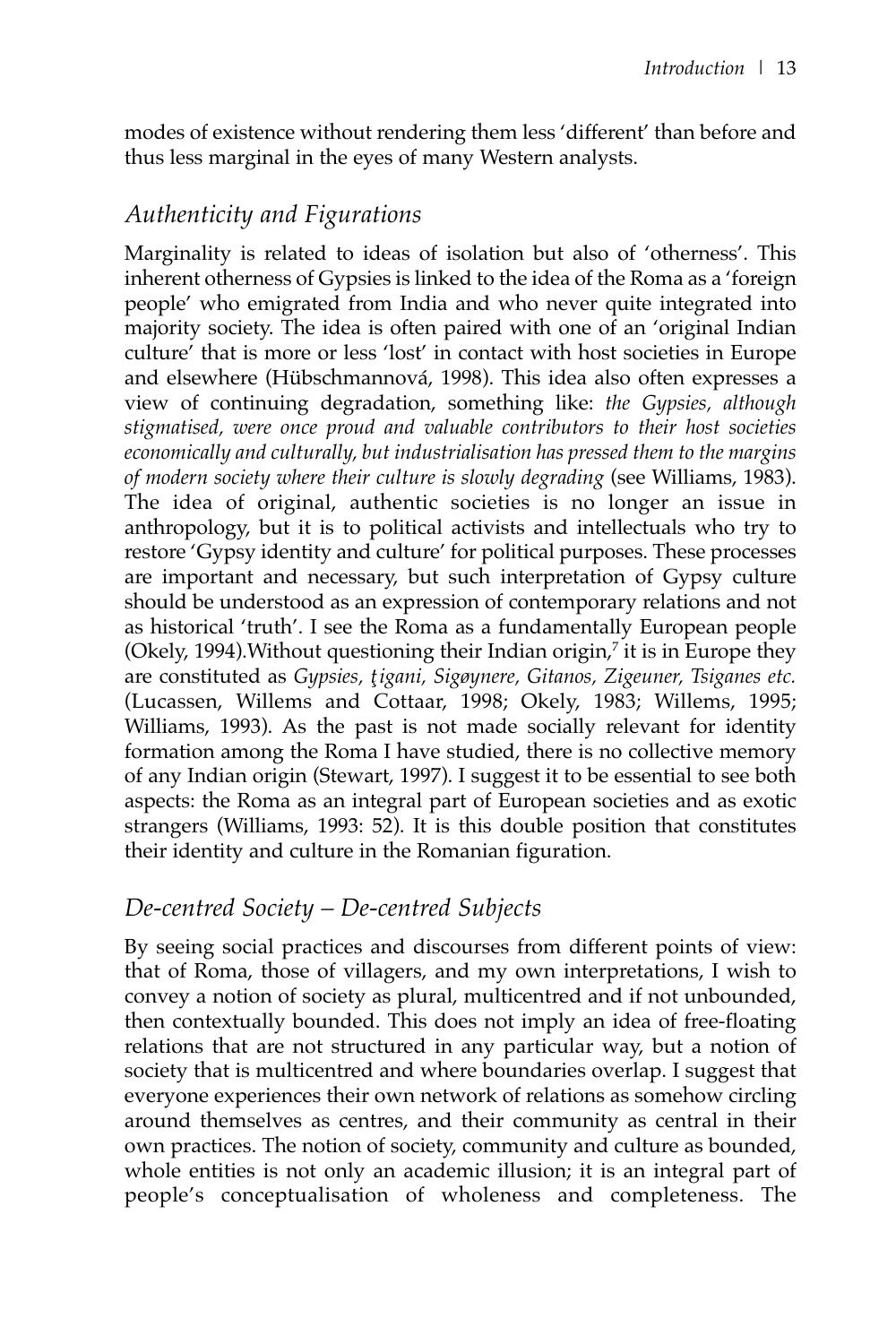experience of wholeness, says Katherine Ewing, should be understood as a necessary reification of the flux of experience that people imagine in order to make them objects of reflection (Ewing, 1990: 263).

Studying Rom communities has very forcefully challenged my somewhat unconscious expectation that the classification people apply to their social world is directly reflected in their actions. I was constantly looking for a consistency between what I experienced as people saying something in one context and the opposite in another. I was constantly frustrated by trying to make sense of the discrepancies between people's discourse and their actions. What confused me was not only the seeming contradictions, but the apparent lack of preoccupation with them. It did not seem that people were bothered by what I experienced as lack of consistency. For instance, when the conversation touched upon the Jews who used to live in the village, our Romanian host would always claim that they were nasty people who never worked. In another context he would tell a nice story about one of them who had been a colleague of his at work. The villagers always said that they never had anything to do with the tiganii and at the same time we could observe a tigan family working on their fields. When I confronted people I knew well with my observations they looked surprised and did not see the problem. The point here is not that this incongruity existed, but that it was not perceived as such by people themselves. What I interpreted as inconsistency between action and discourse and in discourse itself, led me to see ambivalence and uncertainty at the base of people's interaction. However, ambivalence does not seem to be the right term as I seemed to be the only one to be confused. The notion of ambivalence then has as its precondition that people expect 'to agree with themselves', and that internal disagreement is seen as dysfunctional. The idea of the integrated self is one of the founding ideas for self-consciousness among modern, urban academics like myself. A modern self is balanced, so that one's ideas, values and feelings are consistent with the way one acts and speaks. In line with this assumption, different and opposing feelings lead to a conflict that may block action (Giddens, 1991: 75). Of course, most people know that handling practical reality implies choices that do not always harmonise with one's feelings or moral values; the point is that such harmony is an ideal. Katherine Ewing (1990) and Henrietta Moore (1994) have, among others, challenged this Western concept of self as an analytical tool in anthropology. Based on ideas of 'the heterogeneous selves' (Kristeva, 1982; Lacan, 1977), they developed notions of a self that is '*experienced contextually and relationally'* (Ewing, 1990: 253). Moore argues for the notion of embodied, multiple and competing subjectivity:

Thus, gendered subjectivity does not have to be conceived of as a fixed and singular identity, but can be seen instead as one based on a series of subject positions, some conflicting or mutually contradictory, that are offered by various discourses (Moore, 1994: 4).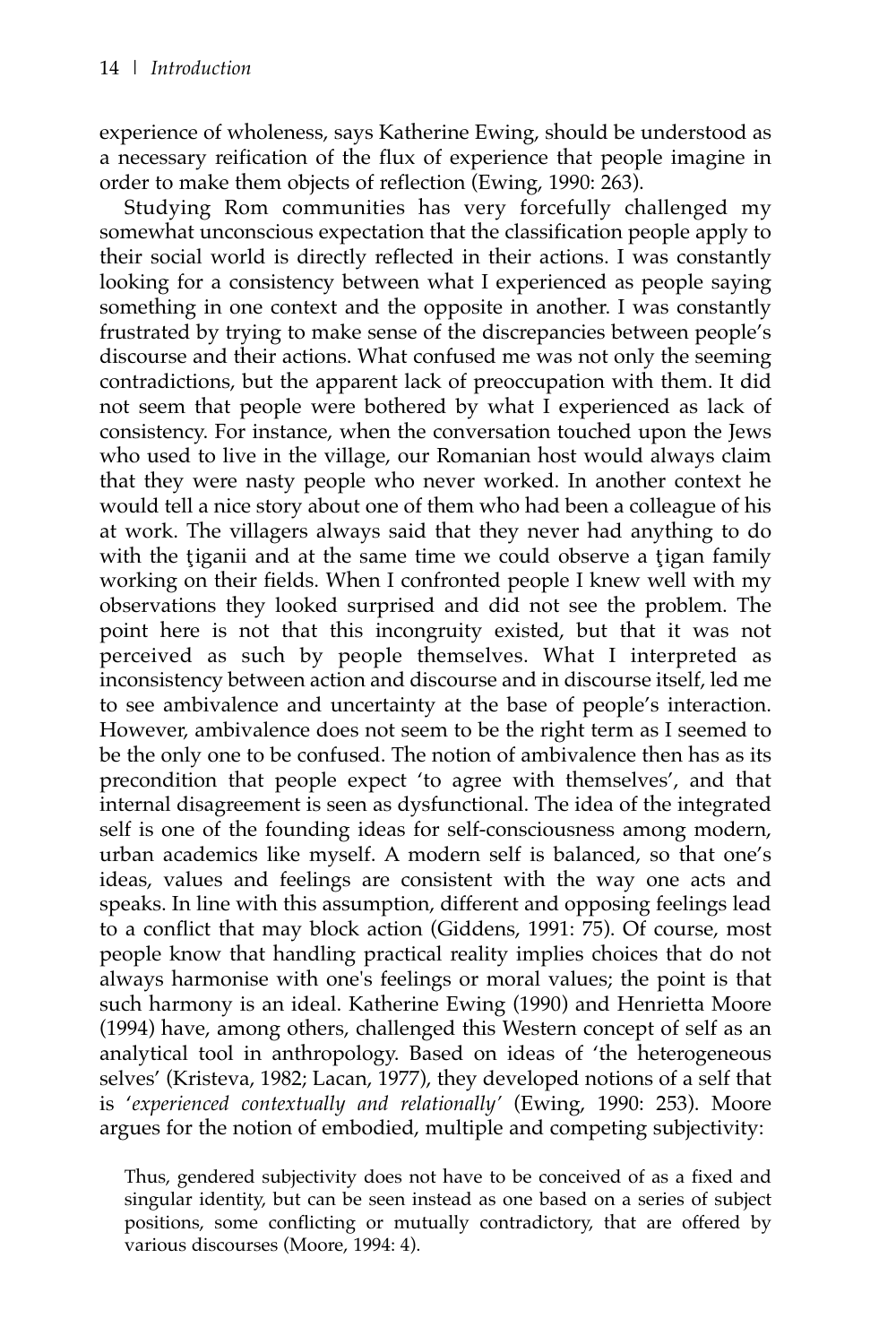She further argues that this view of identity, as expressed by subject positions, presupposes some degree of strategic, conscious and selfreflexive agents that are able to identify positions available to them, reject some and chooses others dependent on context and interest. It also implies the existence of multiple competing discourses, and the role of desire and fantasy, for the formation of a sense of self that makes agents comply or resist different discourses. Ewing presents much the same argument about people's multiple, inconsistent and context-bound selfrepresentations, which she refers to as shifting selves (Ewing, 1990), but stresses that people everywhere none the less strive to experience themselves as whole and consistent. She maintains that even if the experience of wholeness is illusionary it is not to be dismissed, but should be understood as an important trait of selfhood:

An experience of wholeness and coherence is encapsulated in a selfrepresentation, in a semiotic process that highlights and organizes certain fragments of experience. I argue that, although such wholes are actually fleeting, they are experienced as timeless (Ewing, 1990: 263).

Ewing further argues that processes whereby people experience whole cohesive selves derive from a symbolic constitution of the self and 'may be' universal (Ewing, 1990).

#### *Unpredictability and the Experience of Wholeness*

A theory of self that implies multiplicity, partiality and contradictions is suited to analysing agents coping with the multi-ethnic, unpredictable and constantly changing social world of rural Romania. Multi-ethnicity means that every individual is involved in relationships of some sort with people of another religion, with another language and with other moral values. One even has to relate closely to people one despises and fears in order to survive. Unpredictability means that one's livelihood is dependent on a variety of people and factors that one cannot trust. Due to political and economic chaos, Romanian factory workers may not know when they will receive their next wage and what regulations will be decided upon. Peasants received private land in the 1930s, lost it to collectivisation in the 1950s and got some of it back again in the 1990s. Although they own their land now, for how long will that last? And most of the other things they rely on for their material and social life are provided by very fragile exchange systems. The constantly changing social world does not mean that people move but that their opinions do. Changing political leadership requires the peasants to change their (public) viewpoints and statements to accord with the ever-changing political rhetoric. This is a situation of multiple, contrasting and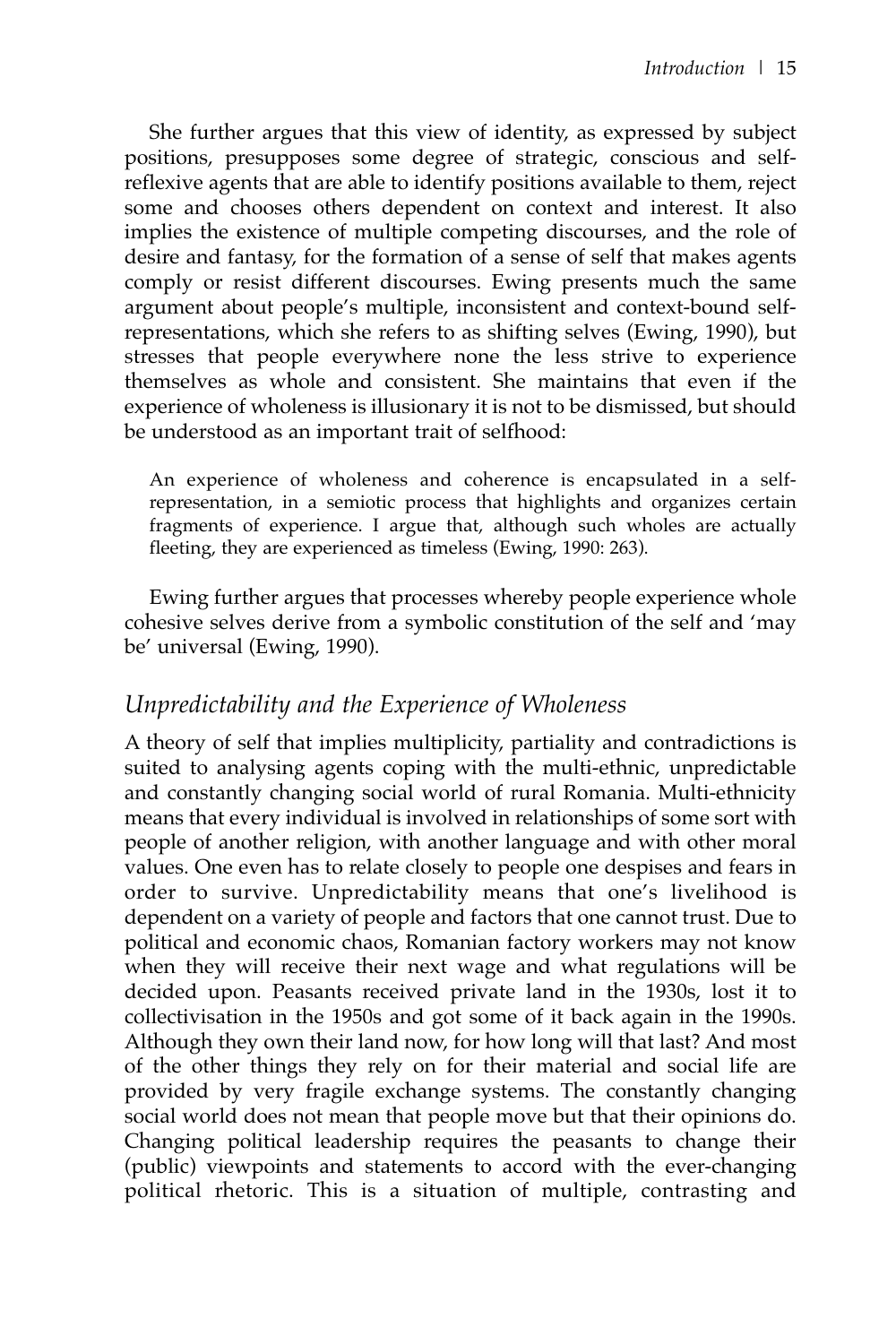competing discourses, hegemonies, languages and sign systems which demands shifting self-representations that would be very difficult to handle with the idea of a consistent, whole self that is the same in all contexts. Villagers and Roma also see 'self' as an entity one can consciously work on to develop; but they none the less handle life's challenges as best they can and by different representations of self in different contexts in accordance with their interests, their desires and the expectations of others. In such a cultural environment, being "the same", in the sense of saying and acting according to some well defined principles, does not create continuity and wholeness. On the contrary it may create conflict, anxiety and feelings of inadequacy.

This does not mean that people do not experience themselves as whole and coherent, but that religion, among other symbolic systems, plays an important role in constituting this wholeness that contribute to consistency. In Orthodox Christianity man is an image of God, and although 'the gift of rationality' is an aspect of human existence, the self and soul are elements of the struggle between God and the devil (Yannaras, 1991, 57, 58). It is in prayer, by fasting and by attending religious rituals that these themes are reflected upon, not about how to act in concordance with oneself, but with the wish of God. The different ethnic cosmologies, with their different power structures, ethnic hierarchies and sign systems, are other examples of the struggle to form coherent wholes, and the discourse of modernity is yet another. These and many more symbolic orders are domains in relation to which people position themselves, and by shifting allegiance with shifting contexts (or rather by positioning themselves in accordance with their interests, desires and the requirements of others), there are many possibilities for shifting selves.

What I perceived as ambivalence was probably not experienced by my informants as a dysfunction of an integrated whole self, nor as a categorical indeterminacy, but as the ability to act in the world in situations where two contradictory options are perceived as equally important and necessary. Such contradictory situations may or may not be experienced as ambivalent. When Joska's (the headman's) eldest son is supposed to obey his father according to the norms of kinship and seniority and to oppose him according to the norms of manhood and equality, this is handled very well when in contexts where only his father, mother and sisters are present. But sometimes the values are mutually exclusive; in the presence of his wife the two demands become ambivalent, and he may have to choose to be a man in eyes of his wife or a son in the eyes of his parents. One solution is to avoid the presence of both together, and that is what young couples generally do. Little by little I came to see ambiguity combined with uncertainty and certainty simultaneously structuring social life and cultural conceptions, and how people coped with this through shifting selfpresentations.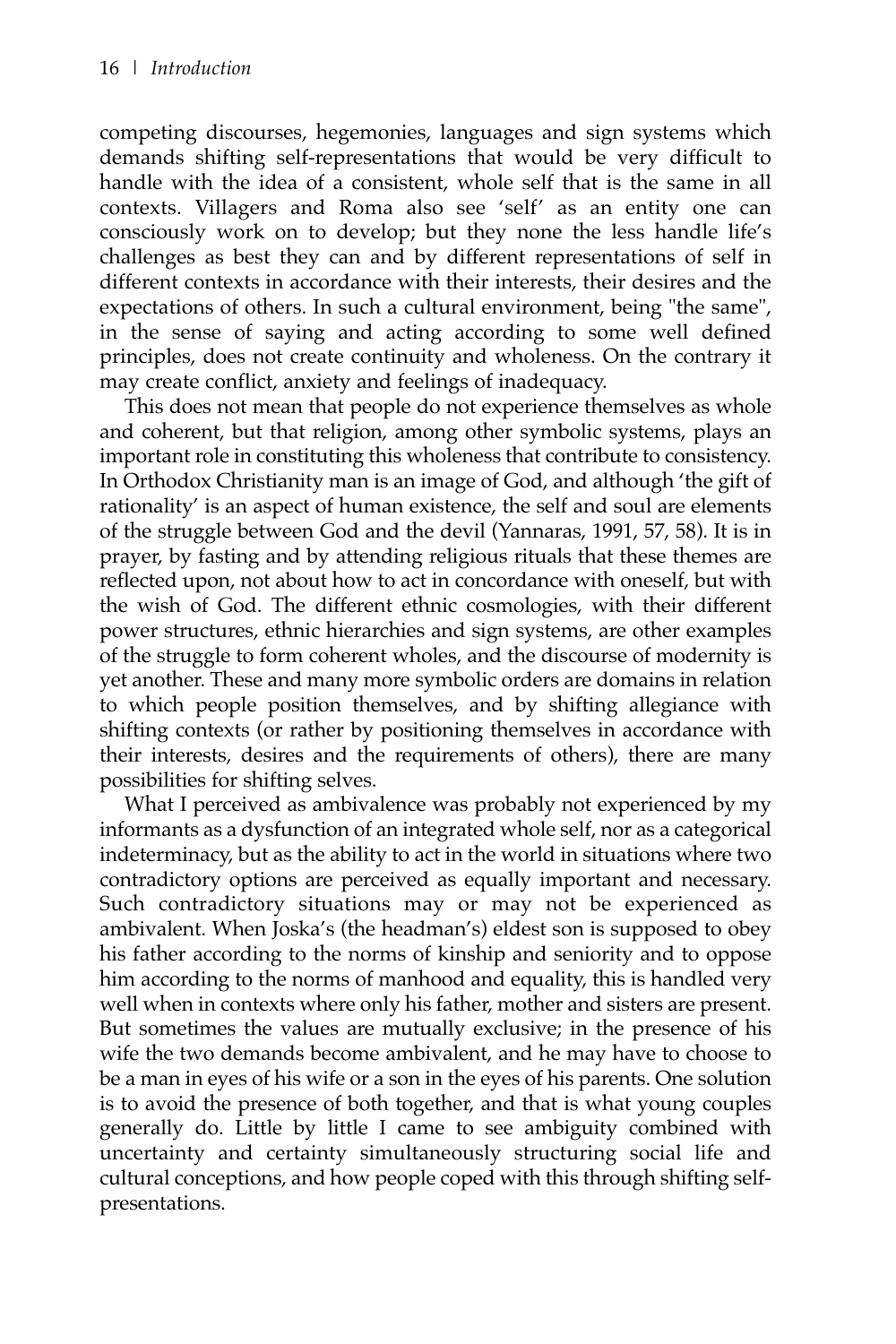My own idea of identity and selfhood did not cope very well with the social diversity and antagonism of the village, partly because I expected my solutions to moral dilemmas to be congruent and to overcome ambivalence in that way. I always opted for 'either/or' solutions where most people opted for 'both/and' solutions. An example was the social use of our car. People always asked us to drive all over the region for minor and major tasks. We often agreed and saw it as a way of paying back people's hospitality. Refusing to go was, however, always a problem because we never really thought we had a good reason. The only way of coping with this dilemma and keeping our self-respect was to tell people the truth: we did not want to go. This was, however, a direct rejection that we feared would be interpreted as very rude by villagers. So very often we just tried to avoid giving an answer at all, which was a bad solution as some people never gave in. The Roma did not understand our problem. 'Just say that your car has broken down, say you have no petrol, just lie' was their advice. When we answered that everybody knew we always had money for petrol and that people saw we were using the car and would know we were lying, the Roma laughed and said that of course everybody knew it was a lie, but then they would know that we did not want to go. This made us reflect upon how impossible it was for us to tell a lie that everybody knew was a lie; it was contradictory to our selfperception as honest and integrated persons. When we told the Roma that we could not lie in that way, they laughed their heads off and wondered how one could get on in this world by sticking to the truth. The point here is again not that Romanians tell more lies that Norwegians, but the way our culturally defined self-perception is suited to cope differently with different social environments.

# *The Concept of Figuration and Civilization*

Norbert Elias's ideas of the social human, and of social formations and the process of civilization have been important for my understanding of the relations I studied in Romania (Elias, 2000; Elias, 2001). Elias uses the concept of figuration to denote certain social, political and psychological formations of interdependent individuals and groups. Inspired by these ideas, I see the Romanian figuration as multilevelled, one level being the specific village figuration, another, what we could call the Transylvanian figuration and yet another, the national figuration in a specific time; all interdependent. The strength of these ideas for my material is that they enable me to discuss the present structural relationship between social classes as an instant in a dynamic pattern of relationships that have evolved for centuries. Thus it may shed light over the relationship between individual motivations and behaviour at the village level and the structural relations on a national level. I will discuss the interdependence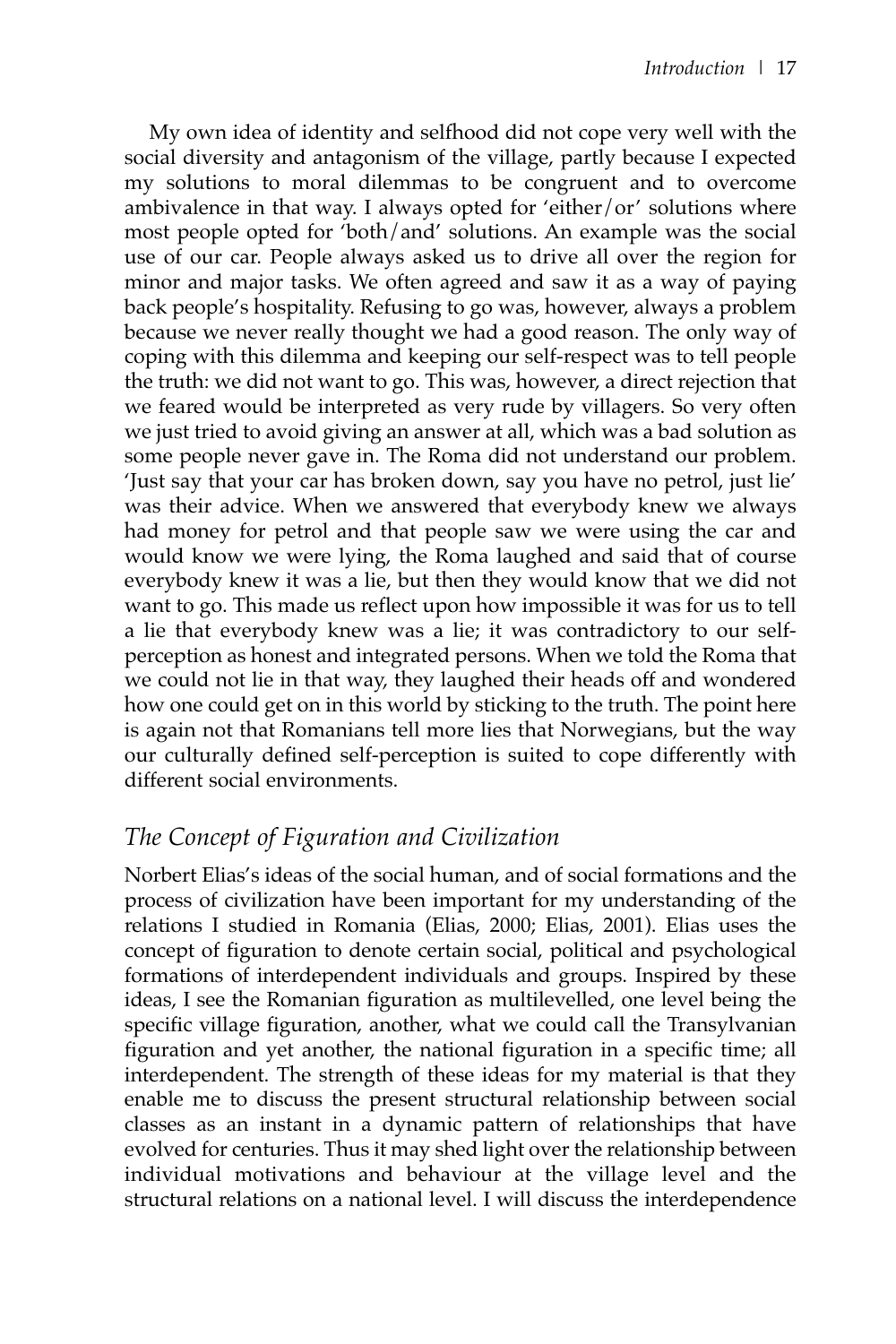of ethnic categories in the Romanian society in terms of a social figuration resulting from a specific civilizing process whereby different social groups defined by ethnic, economic and political criteria have been involved in constant power struggles. The Romanian discourse of civilization, *civilizație*, is meaningful to all classes when referring to the relationship between groups in the Romanian ethnic hierarchy and about the ratio of power between them. This locally constituted discourse on civilization is thus to be understood as an expression of the civilizing process that constitutes both the village and the national figuration. These concepts will be discussed more thoroughly in the next chapter and later in this book.

## *The Nomadic Metaphor – Transition and Duality*

This leads to the last theoretical point of this introduction: relations of power between the Rom hamlet and the peasant village as interdependent communities modelled by different but interdependent ideologies. I will argue for the metaphor of 'nomadism' to understand the relations between Roma and the state, represented by villagers and local power holders. Gilles Deleuze and Félix Guattari have developed what they call a 'nomadology' to understand the relations between 'stasis', represented by state formation, and 'movement', represented by a 'nomadic mode of existence' (Deleuze and Guattari, 1985). These ideas are based on relations between what are seen as the difference and interdependence of systems of power – the centralised, normative and standardised system of state power and modes of existence on the one hand and the 'un-rooted', flexible and decentralised power they see as inherent in what they term 'nomadism' on the other. They discuss the relation between these systems or principles, and claim that nomadism challenges the power of the state by its mere existence as it is not controlled or incorporated by state power and resists such incorporation. First, they claim nomadism to be based on a very different relation to space from sedentarism and state power. Nomads relate to places in terms of points or resting places on their paths; their mode is mobility. While the State territorialises space by dividing it into portions, distributes it and sets up lines of communication between territories thereby creating 'striated space', nomadic modes use the land as open, unstriated and infinite space. This represents the spatial uncontrollability of nomads. Second, in contrast to state power, the power structure of nomadism is not centralised or fixed but flexible, contested every time it tries to establish itself, always only a potential. The French sociologist Pierre Clastres's ideas about 'society against the state' (Clastres, 1977) are central to this argument. Third, they claim nomadism to be organised in a numerical way. This I take to denote an organisation that is based on solidarity groups that are linked together by kinship or other kinlike relations, that have no centre and no periphery, but that may be fused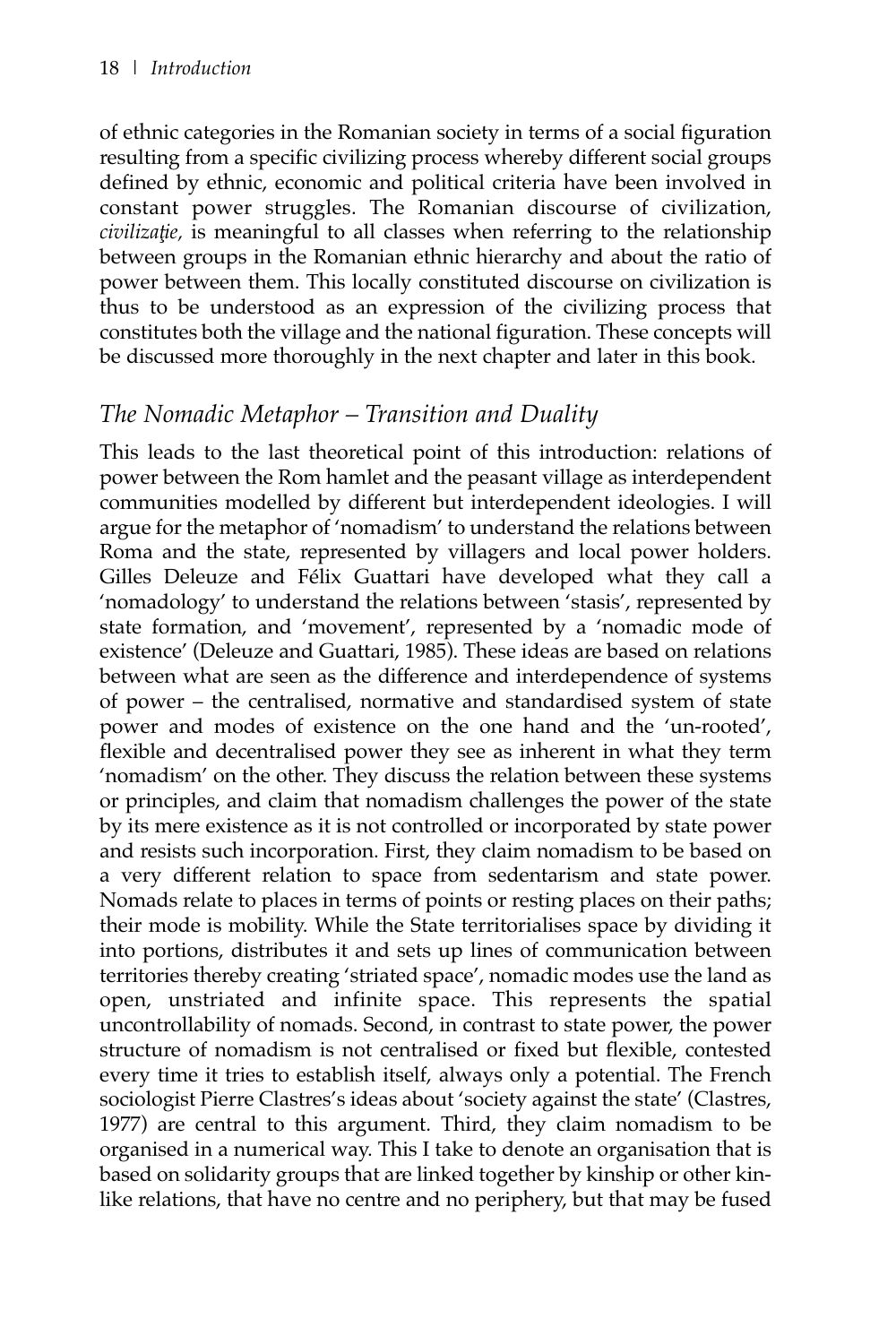when necessary. In short, the argument is that nomadism as a mode of existence resists and even negates, ideologically and in practice, the standardisation, fixation and control of state power as a system while coexisting with it. The nomadic mode is exterior to the state mode and is not appropriated by it. It is in the exteriority to state power, say Deleuze and Guattari, that the nomadic mode is termed 'a war machine against the state'. Not by waging war, but because it is not appropriated and because it is in itself the opposition and thus inherent destruction of the state mode. Nomadic existence is thus a metaphor for different modes of social life 'outside' the state:

The outside appears simultaneously in two directions: huge world wide machines branched out over the entire ecumenon at any given moment, which enjoy a large measure of autonomy in relation to the state (for example commercial organisations of the 'multinational' type, or industrial complexes, or even religious formations like Christianity, Islam, certain prophetic or messianic movements, etc.) but also the local mechanisms of bands, margins, minorities, that continue to affirm the rights of segmentary societies in opposition to the organs of State power (Deleuze and Guattari, 1985: 16).

Still they see 'nomadism' and 'state' as systems of power that are interdependent and coexisting and that transform into each other. The nomadic is transformed into state and vice versa, thus forming a continuous field of interaction and interdependence.

Deleuze and Guattari's perspective is highly suggestive, but also slippery and may be misinterpreted in terms of nomadism as representing ideologies of freedom, resistance and revolution, as a 'liberating' and thus good power. The state may thus be equated with repression, domination and enslavement, with 'law and order' in a bad sense only (Jameson, 2000). I do not wish to convey this rather normative stand, but emphasise what I see as the core of this philosophy: different systems of power as the condition for creative and dynamic interdependence, represented by the dualism of nomadism and the state (Østerberg, 2000).

## *Agency, Duality and Figuration*

The notions of shifting selves and subject positions are basic to the understanding of agency in this book. I see agency as the outcome of people that self-reflexively and consciously strive to follow their interests and desires in compliance with and/or opposition to their social environment by taking up different subject positions offered them by different social practices and discourses (Ewing, 1997; Moore, 1994). I thus imply a strategic view of people, but this should not be misinterpreted as seeing humans as rational beings calculating risk and opportunity in an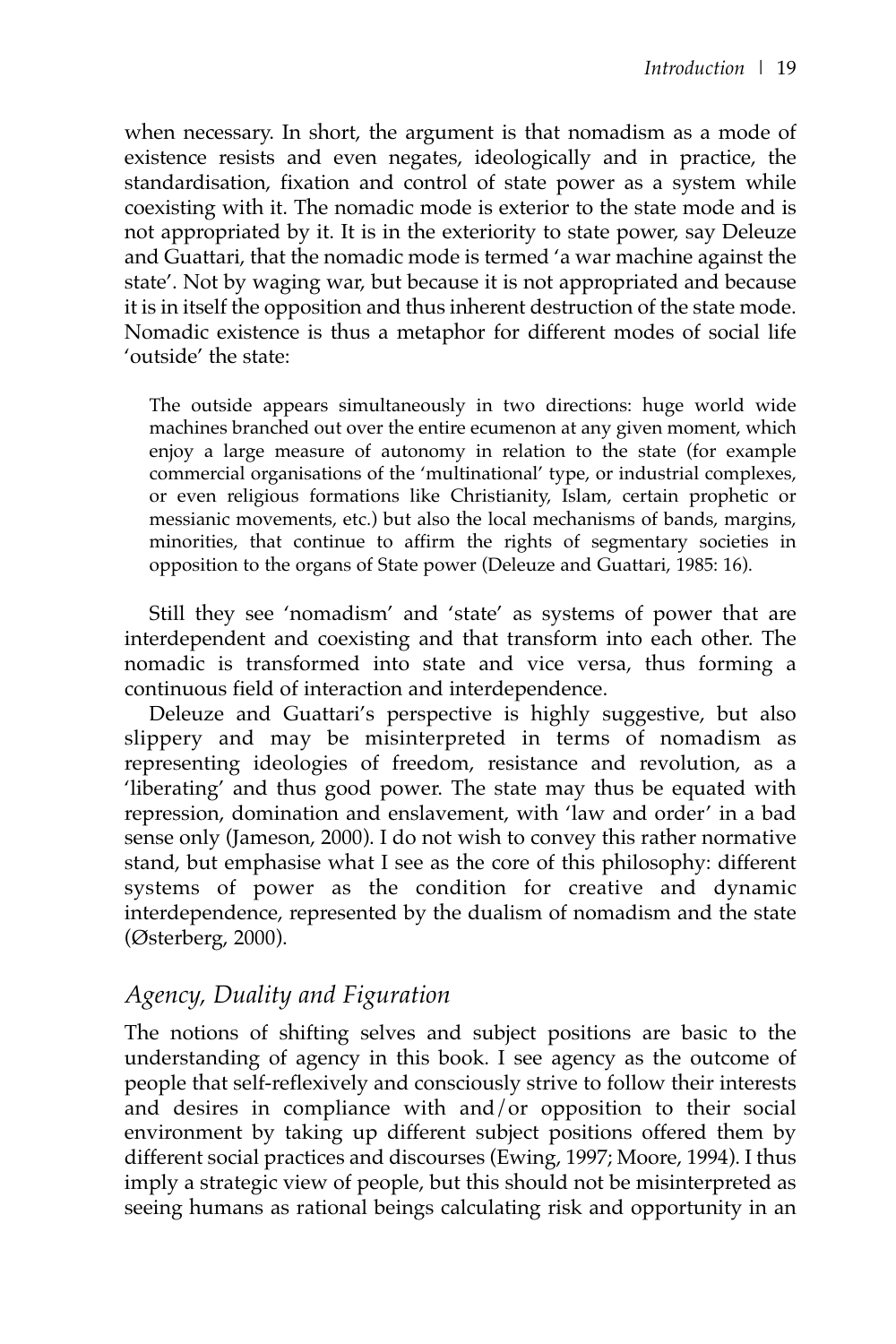economic manner. Self-reflexivity and consciousness imply interest and desire, desire implying both the conscious and the subconscious, and 'shifting selves' implies the social as an inherent trait of self. Interest and desires are often contradictory, and even if I insist that people are reflexive and conscious and make choices, they cannot always foresee the outcome of their actions. Agency, strategy and consciousness are also structured by the inherent interdependence of social actors – what Elias calls social figurations (Elias, 2000). Forming societies together implies negotiating values, norms, rules and ideas to guide and evaluate social practice, which is 'part of the game'. Thus experiences of ambiguity, uncertainty and ambivalence are all aspects of agency, self-reflexivity and strategy that influence it and contribute to make the outcome of actions different from that anticipated. This perspective of agency implies what I have termed duality as the mutuality of seemingly opposed values. The theory of subject positioning and multiple selves supports, in my understanding, the idea of people relating to values and value systems that may appear contradictory in one context, but that in other contexts may be experienced and expressed as axes of a continuum. The idea expressed in Elias's term '*homines aperti*', is of the person as 'open' in the sense that self and other are not clearly bounded and that the interdependence between social actors is a precondition for individuality and personhood (Mennell and Goudsblom, 1998b: 33; Elias 2001). The figurational approach to society thus denies in my view the construction of absolute boundaries and dichotomies between individuals and groups as between systems of knowledge, and opts for a view of persons as relations in process. The perspective of figuration based on ideas of interdependence and of the unbounded traits of social persons that stress process and flexibility as central to the formation of society is also, in my view, consistent with my basic idea of duality as the interdependence of bipolar, but not contradictory values, emotions and ideas. Duality in this sense is parallel to my understanding of Deleuze and Guattari's philosophy of difference, co-existence and interdependence as metaphorically represented by 'the nomad' and 'the state'.

#### **Notes**

1. See Romanes vocabulary.

2. More precisely 22,455,500 in 1999.

3. The lowest figures are from the official census in 1992 and rely on selfascription as tigani, while the highest are estimates made by the Gypsy Research Centre at the René Descartes University in Paris in 1994.

4. This information is from a historical overview made for me by a Romanian high school teacher and neighbour with knowledge of and interest in local history.